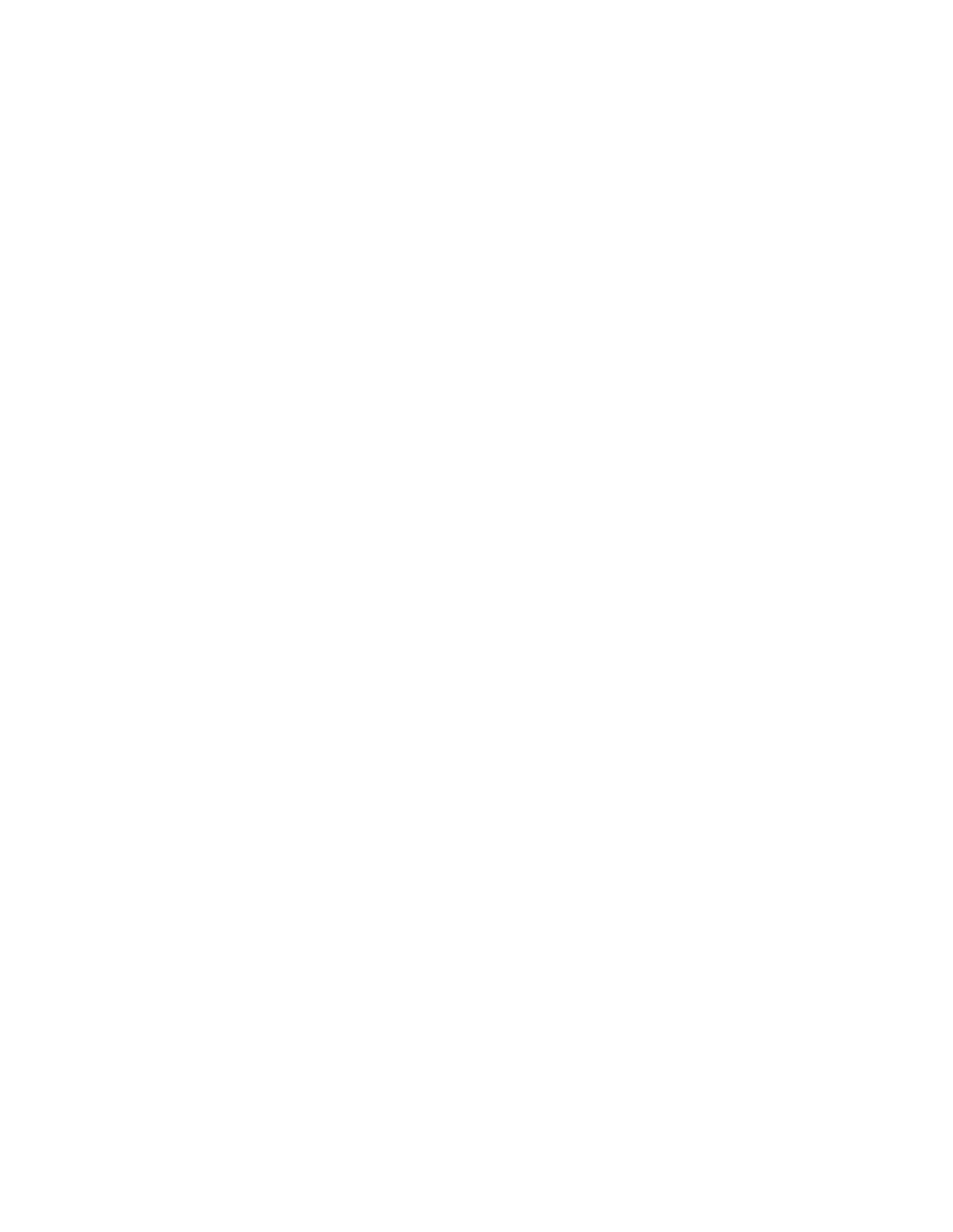## **Construction of Reactor Facilities**

Regulatory Document REGDOC-2.3.1

© Canadian Nuclear Safety Commission (CNSC) 2014 PWGSC catalogue number **XXXXX** ISBN XXXXX

Extracts from this document may be reproduced for individual use without permission provided the source is fully acknowledged. However, reproduction in whole or in part for purposes of resale or redistribution requires prior written permission from the Canadian Nuclear Safety Commission.

*Également publié en français sous le titre :* Conduite d'exploitation : *Construction des installations dotées de réacteurs*

## **Document availability**

This document can be viewed on the CNSC website at **nuclearsafety** gc.ca. To request a copy of the document in English or French, please contact:

Canadian Nuclear Safety Commission 280 Slater Street P.O. Box 1046, Station B Ottawa, Ontario K1P 5S9 CANADA

Tel.: 613-995-5894 or 1-800-668-5284 (in Canada only) Facsimile: 613-995-5086 Email: [info@cnsc-ccsn.gc.ca](mailto:info@cnsc-ccsn.gc.ca) Website: [nuclearsafety.gc.ca](http://www.nuclearsafety.gc.ca/) Facebook: [facebook.com/CanadianNuclearSafetyCommission](http://www.facebook.com/CanadianNuclearSafetyCommission) YouTube: [youtube.com/cnscccsn](http://www.youtube.com/cnscccsn)

**Publishing history**

[Month 2014] Version x.0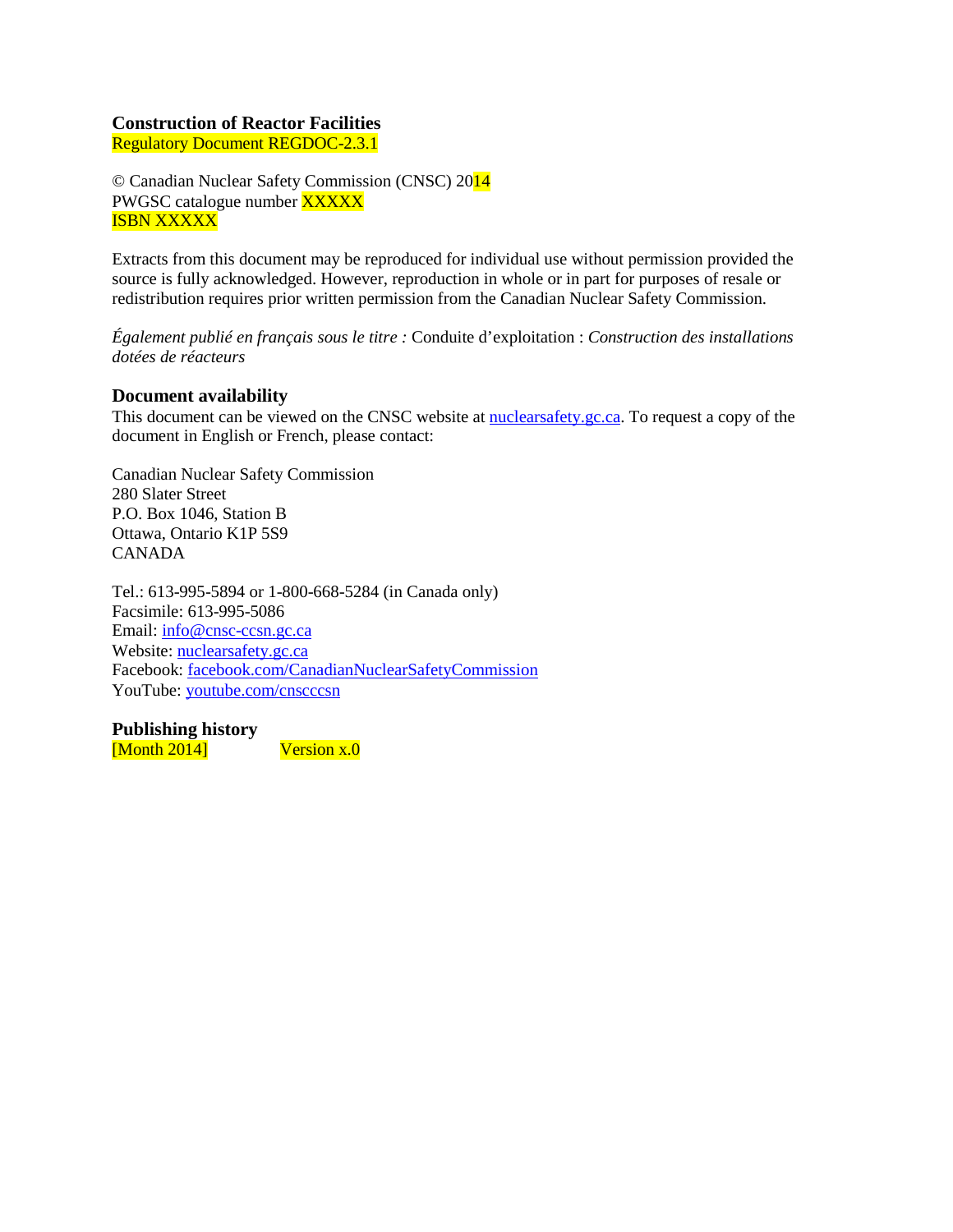# **Preface**

This regulatory document is part of the CNSC's Operating Performance series of regulatory documents, which also covers commissioning of reactor facilities and accident management. The full list of regulatory document series is included at the end of this document and can also be found on the CNSC's website at [nuclearsafety.gc.ca/eng/acts-and-regulations/regulatory-documents](http://www.nuclearsafety.gc.ca/eng/acts-and-regulations/regulatory-documents/index.cfm)

*Construction of Reactor Facilities* is a companion piece to *Commissioning of Reactor Facilities*, which is also under development. Before publication, these two documents will be put together as discrete parts of a larger document entitled REGDOC-2.3.1, *Operating Performance: Conduct of Licensed Activities.*

*Construction of Reactor Facilities* sets out the CNSC's requirements for the construction of reactor facilities. This regulatory document identifies and explains safety-significant construction activities to be considered, checked and reviewed in order to ensure the quality and safety of a new or modified reactor facility.

This document provides a framework within which the requirements and guidance in other regulatory documents, codes and standards can be applied to construction management and activities. By implementing this framework, the licensee can ensure the physical construction of the plant is effectively managed and consistent with design requirements.

Reactor facilities will likely be constructed by contractors and sub-contractors with the licensee undertaking primarily an oversight role. Nonetheless the licensee has the primary responsibility for safety, and must ensure directly, or indirectly, that adequate provisions have been made for the safety of the public, workers and the environment for all construction activities. Effective oversight of construction activities is essential to maintain the construction safety case and to support the operations safety case.

**Important note:** Where referenced in a licence either directly or indirectly (such as through licenseereferenced documents), this document is part of the licensing basis for a regulated facility or activity.

The licensing basis sets the boundary conditions for acceptable performance at a regulated facility or activity, and establishes the basis for the CNSC's compliance program for that regulated facility or activity.

Where this document is part of the licensing basis, the word "shall" is used to express a requirement to be satisfied by the licensee or licence applicant. "Should" is used to express guidance or that which is advised. "May" is used to express an option or that which is advised or permissible within the limits of this regulatory document. "Can" is used to express possibility or capability.

Nothing contained in this document is to be construed as relieving any licensee from any other pertinent requirements. It is the licensee's responsibility to identify and comply with all applicable regulations and licence conditions.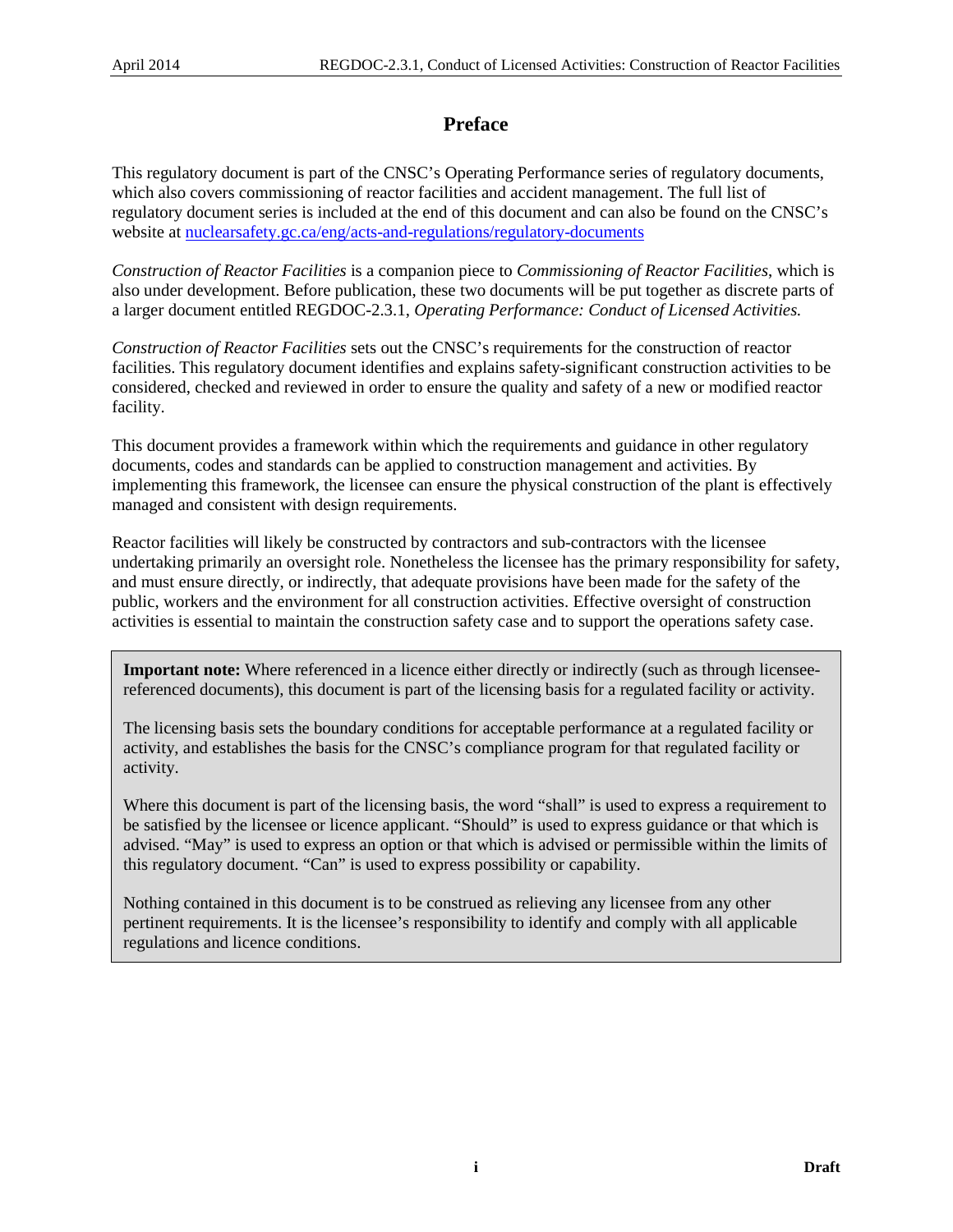# **Table of Contents**

| 1. |     |  |  |  |  |
|----|-----|--|--|--|--|
|    | 1.1 |  |  |  |  |
|    | 1.2 |  |  |  |  |
|    | 1.3 |  |  |  |  |
| 2. |     |  |  |  |  |
| 3. |     |  |  |  |  |
|    | 3.1 |  |  |  |  |
| 4. |     |  |  |  |  |
| 5. |     |  |  |  |  |
| 6. |     |  |  |  |  |
|    | 6.1 |  |  |  |  |
|    | 6.2 |  |  |  |  |
|    | 6.3 |  |  |  |  |
|    | 6.4 |  |  |  |  |
|    | 6.5 |  |  |  |  |
|    | 6.6 |  |  |  |  |
|    | 6.7 |  |  |  |  |
| 7. |     |  |  |  |  |
|    | 7.1 |  |  |  |  |
|    | 7.2 |  |  |  |  |
|    | 7.3 |  |  |  |  |
|    | 7.4 |  |  |  |  |
| 8. |     |  |  |  |  |
|    | 8.1 |  |  |  |  |
|    | 8.2 |  |  |  |  |
|    | 8.3 |  |  |  |  |
|    | 8.4 |  |  |  |  |
| 9. |     |  |  |  |  |
|    | 9.1 |  |  |  |  |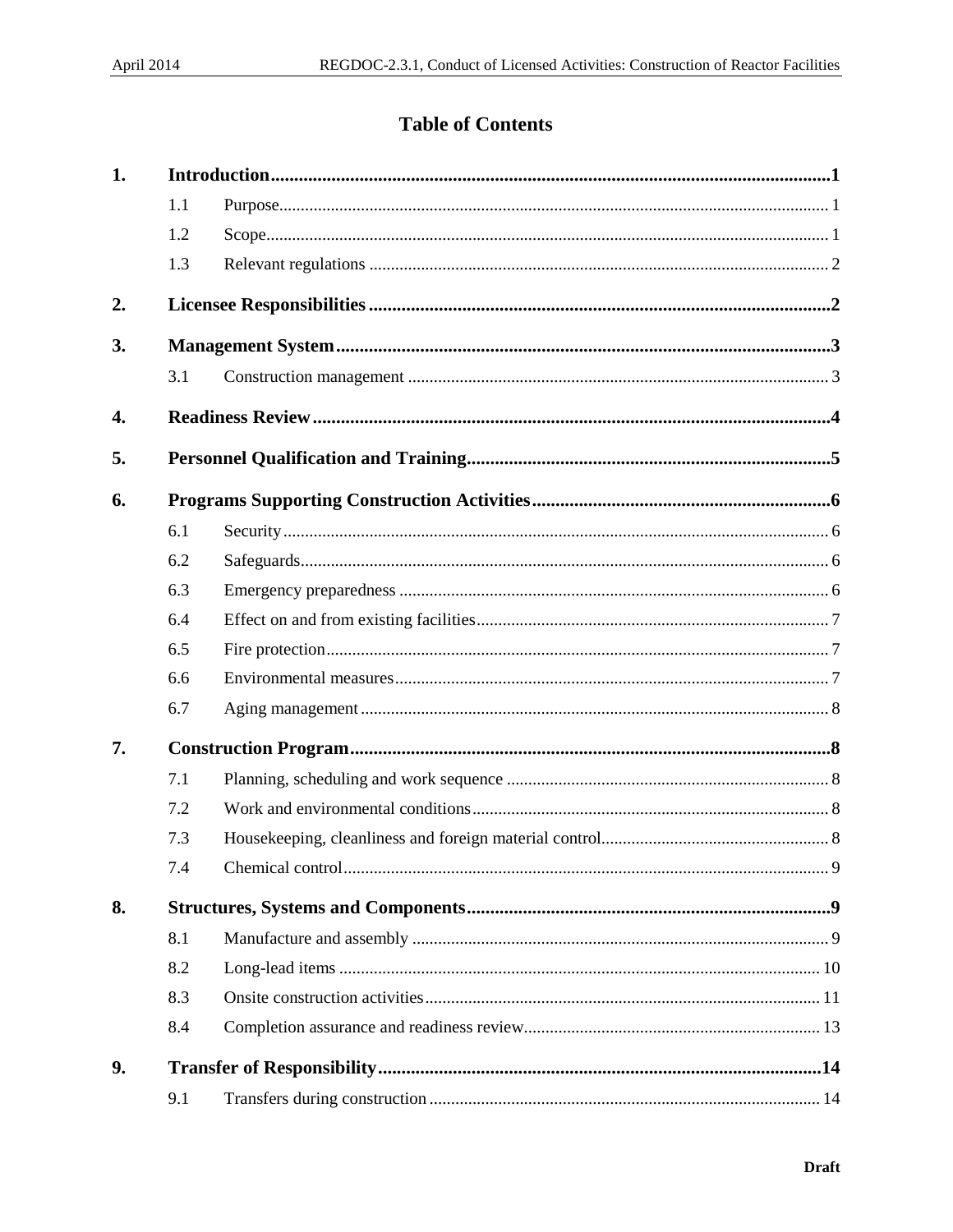| 10. |  |  |  |  |
|-----|--|--|--|--|
|     |  |  |  |  |
|     |  |  |  |  |
|     |  |  |  |  |
|     |  |  |  |  |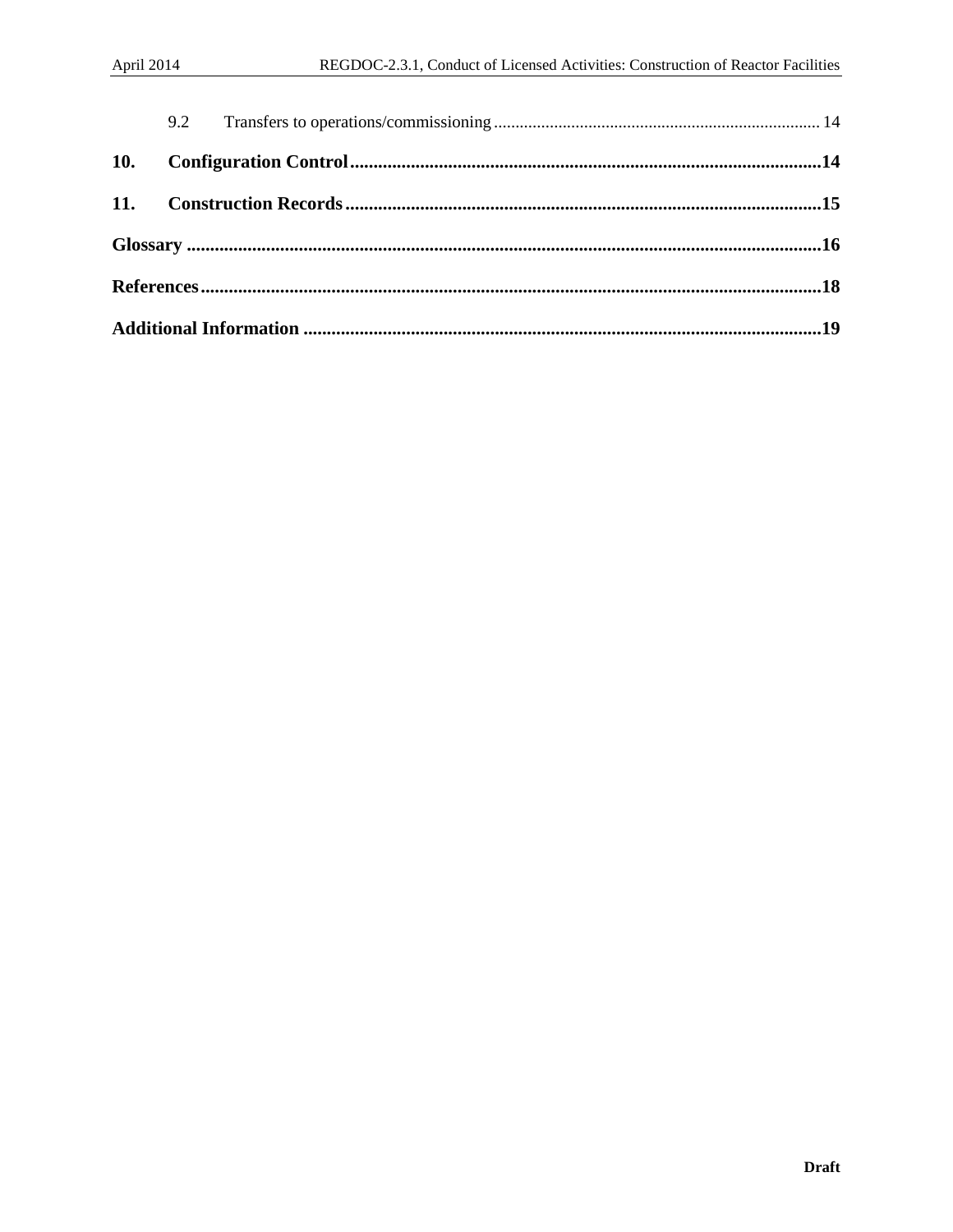# **Construction of Reactor Facilities**

## <span id="page-6-1"></span><span id="page-6-0"></span>**1. Introduction**

## **1.1 Purpose**

REGDOC-2.3.1, *Construction of Reactor Facilities*, sets out the CNSC's requirements and guidance for the construction of reactor facilities in Canada. Reactor facilities include:

- nuclear power plants (NPPs) or small reactors for the generation of power or heat for industrial processes
- small reactors for non-power generation uses (e.g., isotope production, and research and development activities)

## <span id="page-6-2"></span>**1.2 Scope**

This regulatory document is applicable to the activities carried out under a construction licence for a new reactor facility and to a major modification/refurbishment of an existing reactor facility. These activities include: manufacturing and assembling the components, carrying out of civil work, installing and maintaining structures, systems and components (SSCs), and testing.

This regulatory document identifies and explains construction management activities that shall be considered, checked and reviewed in order to ensure quality of a new or modified reactor facility.

Design and commissioning activities are not addressed in this regulatory document. See CNSC regulatory documents REGDOC-2.5.2, *Design of New Reactor Facilities* (draft) [1], and REGDOC-2.3.1, *Commissioning of Reactor Facilities* (draft) [2], for the CNSC's requirements and guidance on these related activities.

This regulatory document may be also used to:

- support the development, implementation, assessment and improvement of construction methods, procedures and techniques, thereby ensuring the quality of the end product to meet the design and safety intent
- assist licensee and construction organizations in developing technical specifications for contractors
- assist licensee and construction organizations in understanding the technical aspects that should be considered when assessing contractors' qualifications and performance
- assist stakeholders in understanding the roles and responsibilities of different types of contractors, which may include technical support organizations or consultants carrying out independent review and assessment or third party inspections

The Additional Information section lists codes, standards and guides that provide information on how to meet the requirements stated in this regulatory document. This section also includes links to industry and regulatory organizations that provide information on good industry practice and lessons learned from previous construction experience.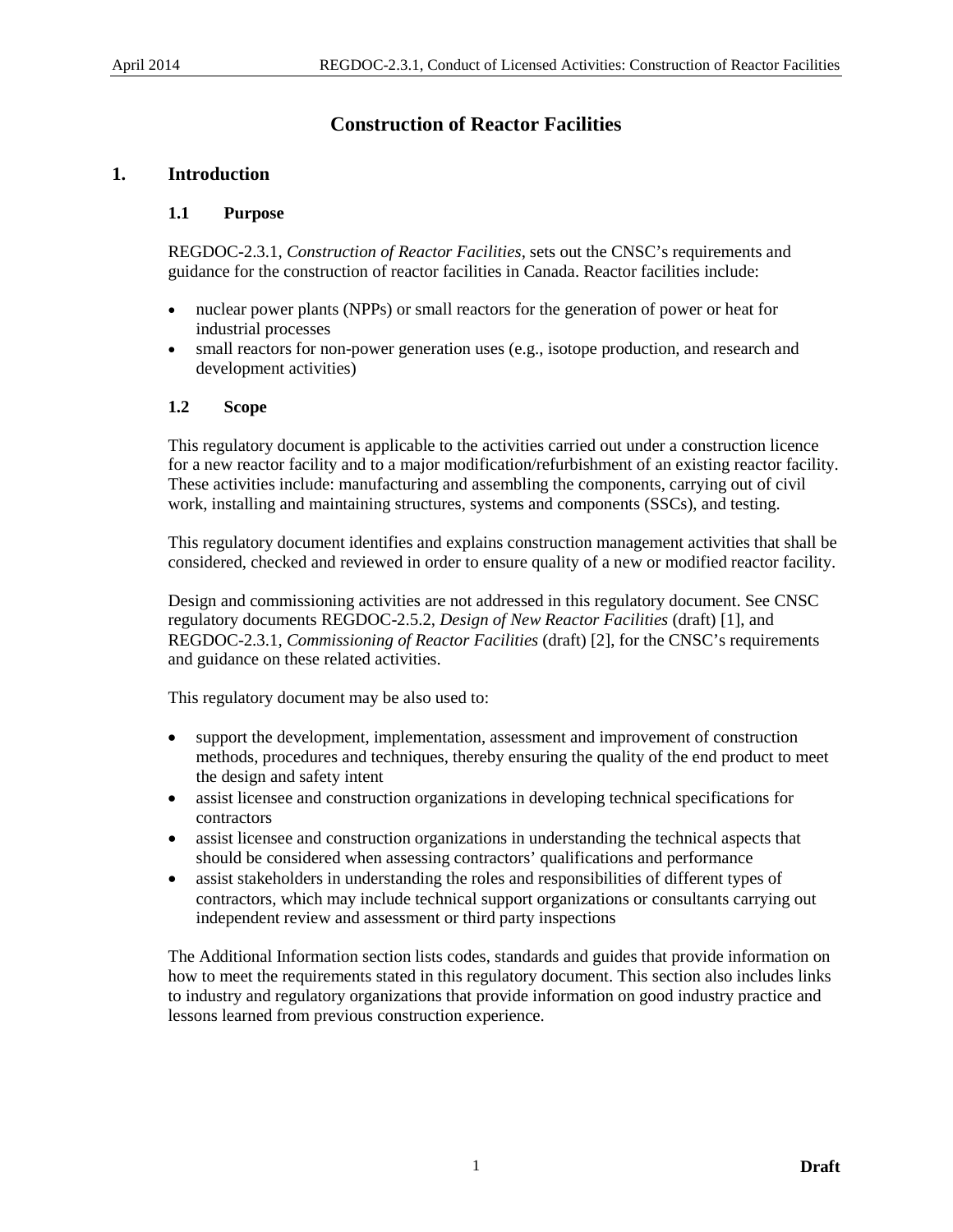## <span id="page-7-0"></span>**1.3 Relevant regulations**

The sections of the regulations made under the *Nuclear Safety and Control Act* (NSCA) relevant to this document include:

- Paragraph 3(1)(*d*) of the *General Nuclear Safety and Control Regulations* stipulates: "the proposed quality assurance program for the activity to be licensed".
- Paragraph 3(1)(*k*) of the *General Nuclear Safety and Control Regulations* stipulates: "the applicant's organizational management structure insofar as it may bear on the applicant's compliance with the Act and the regulations made under the Act, including the internal allocation of functions, responsibilities and authority".
- Sub-section 12(1) of the *General Nuclear Safety and Control Regulations* stipulates "Every licensee shall:
	- ensure the presence of a sufficient number of qualified workers to carry on the licensed activity safely and in accordance with the Act, the regulations made under the Act and the licence;
	- train the workers to carry on the licensed activity in accordance with the Act, the regulations made under the Act and the licence;
	- take all reasonable precautions to protect the environment and the health and safety of persons and to maintain the security of nuclear facilities and of nuclear substances;"
- Paragraphs 5(*c*) and (*i*) of the *Class I Nuclear Facilities Regulations* state that "an application for a licence to construct a Class I nuclear facility shall contain the following information: (*c*)the proposed construction program, including its schedule; (*i*) the effects on the environment and the health and safety of persons that may result from the construction, operation and decommissioning of the nuclear facility, and the measures that will be taken to prevent or mitigate those effects;"

## <span id="page-7-1"></span>**2. Licensee Responsibilities**

 $\ddot{\phantom{a}}$ 

The licensee has the primary responsibility for the safety and security of its licensed reactor facility, including responsibility for activities carried out by contractors. This responsibility covers all aspects related to the facility's construction and includes:

- [1](#page-7-2). being an intelligent customer<sup>1</sup>, through having a clear understanding and knowledge of the reactor technology and services being supplied
- 2. ensuring contractors and sub-contractors have shared goals and processes to promote collaboration
- 3. conducting oversight to verify that contractors' activities are in compliance with all relevant safety requirements
- 4. confirming the facility is being built in accordance with the design basis, regulatory requirements, and applicable codes and standards
- 5. maintaining ownership of the safety case, including the information provided by the design and construction organizations and contractors
- 6. providing a point of contact for communicating with the CNSC on all matters related to the facility's construction
- 7. preparing and updating construction program documents

<span id="page-7-2"></span> $<sup>1</sup>$  In the context of nuclear safety, an organization that knows what is required, fully understands the need</sup> for a vendor's services, specifies requirements, supervises the work and technically reviews the output before, during and after implementation.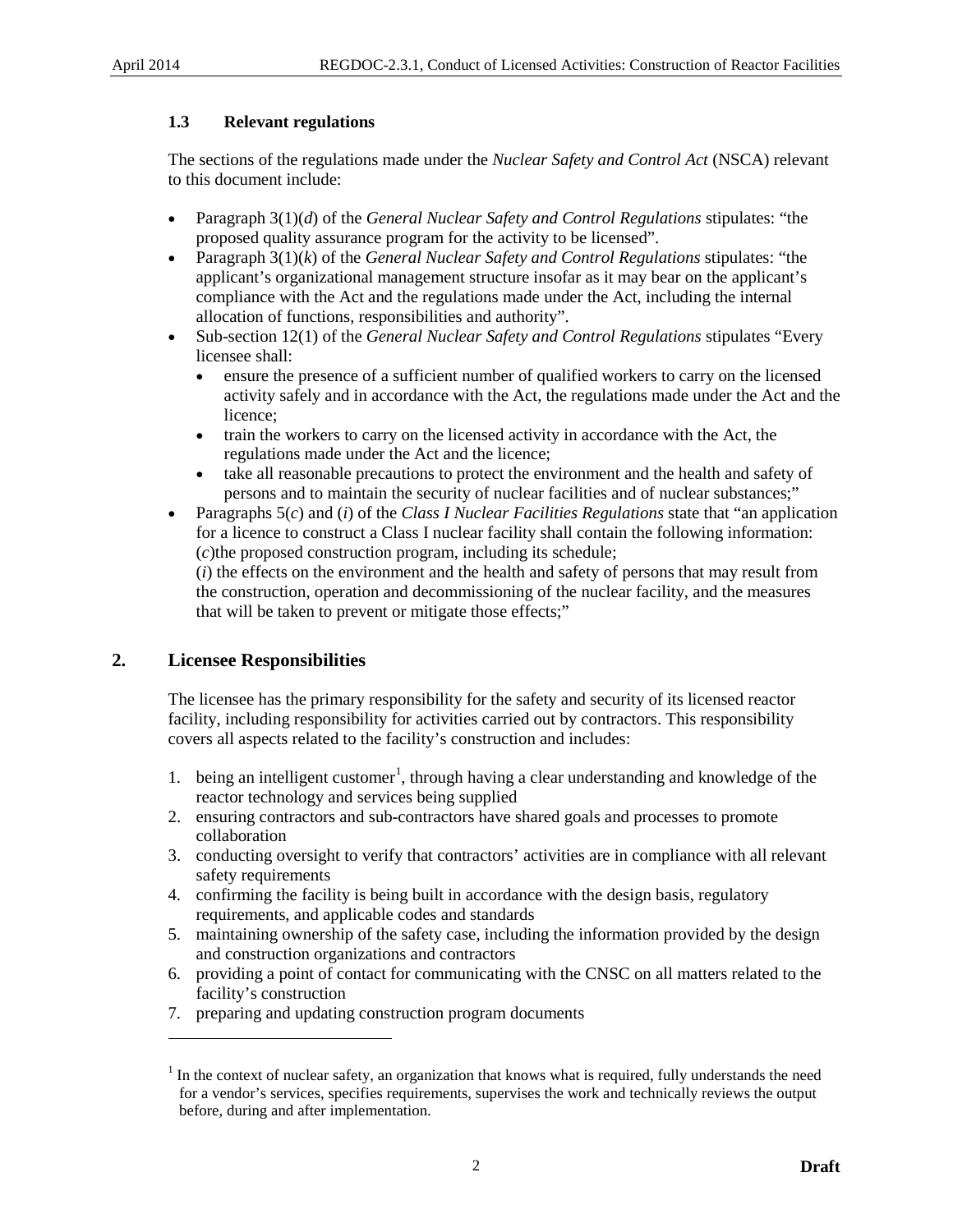- 8. establishing construction instructions and procedures
- 9. performing inspections, tests and verification of items important to safety
- 10. reporting safety-significant design changes, non-compliances and events to the CNSC
- 11. evaluating inspection findings and reporting the evaluation results to the CNSC
- 12. identifying jurisdictional boundaries and responsibilities where there is more than one regulatory body governing a particular area

## <span id="page-8-0"></span>**3. Management System**

All construction and related activities shall be developed and implemented under the control of the licensee using a management system meeting the requirements of CSA N286-12, *Management system requirements for nuclear facilities* [3].

## <span id="page-8-1"></span>**3.1 Construction management**

#### **3.1.1 Regulatory and other requirements**

The licensee shall identify health and safety, environmental, and other requirements applicable to construction activities. Relevant requirements shall be communicated to all parties and taken into account when establishing, implementing and maintaining management practices and controls. Conflicting requirements shall be identified and resolved.

## **3.1.2 Interface arrangements**

Interfaces between the licensee, reactor designer, manufacturers, construction organizations, contractors, the CNSC and other regulatory authorities shall be defined, agreed upon and understood before construction starts. Measures shall be established to resolve conflicts and misunderstandings between organizations; for instance, conflicts related to construction schedules, activities, tools and work spaces.

#### **3.1.3 Oversight of contractors**

The licensee shall develop measures to ensure that contractors and sub-contractors meet their respective contractual obligations that include:

- 1. for selection of contractors:
	- a. confirmation that the contractors have the ability to supply the goods or service
	- b. acceptance of the contractor's management system through review of documentation and audit
	- c. confirmation that the contractor understands all regulatory requirements
	- d. resolution of any exceptions the contractor has to the licensee's requirements
	- e. reviews of contractor submissions against requirements
- 2. for contract management:
	- a. evidence of a positive safety culture
	- b. evidence that the contractor satisfies all contractual requirements related to health and safety, environment, security, and quality
	- c. communication and relationships among all parties that are open and constructive, and identification of problems before they become serious
	- d. contract is administered through management of change, performance monitoring and monitoring of work progress
	- e. problem identification and resolution, and effective corrective action programs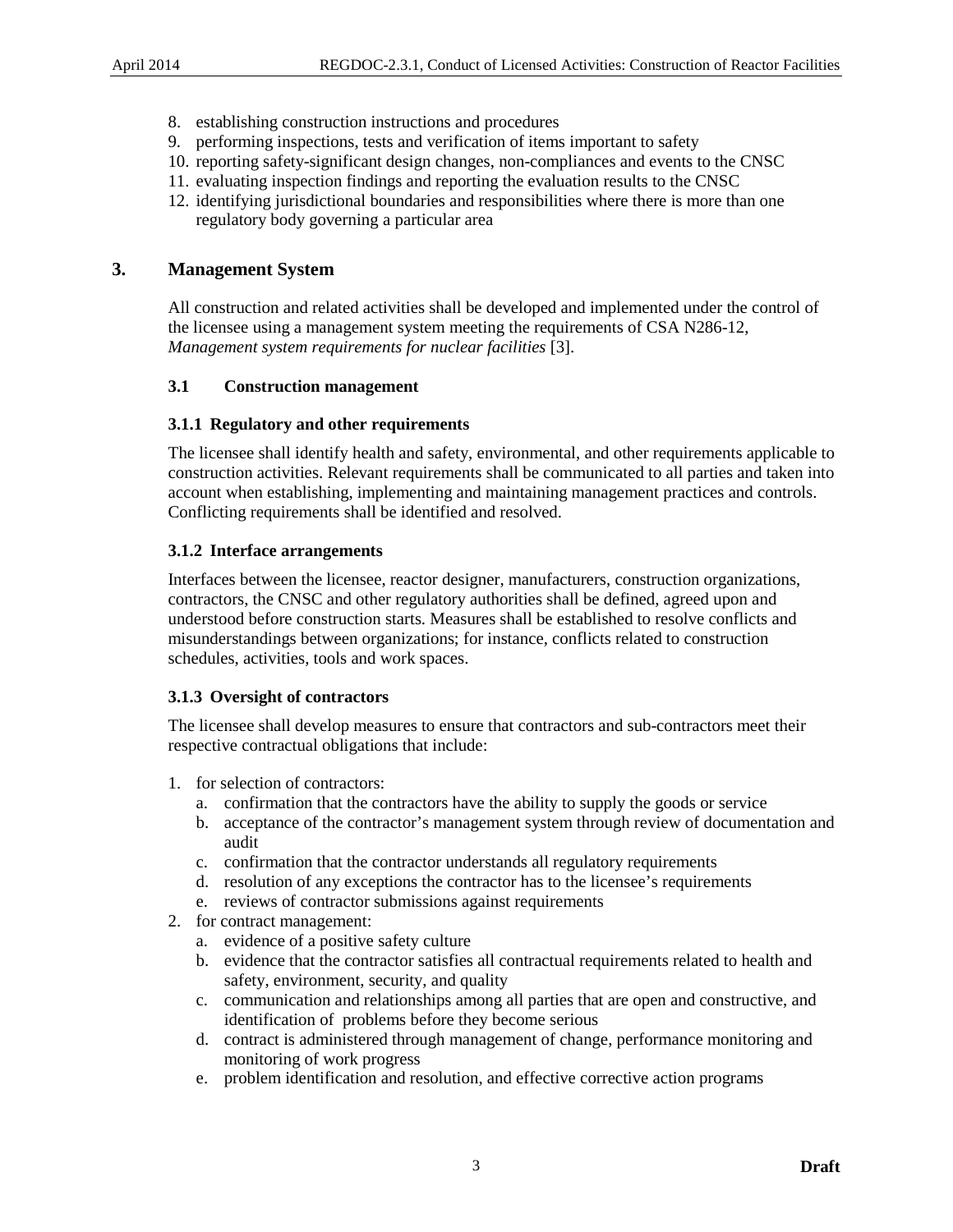- f. control of emergent work
- g. processes to manage claims and disputes
- 3. for contractor supply chain (manufacturing and construction) activities:
	- a. pre-screening of sub-contractors used by the contractor, to ensure the sub-contractors are acceptable and to incorporate them into the licensee's supply chain program
	- b. review of contractor purchasing documentation to confirm design requirements are met
	- c. review of contractor manufacturing or construction documentation, including quality plans/manufacturing and inspection and test plans, and special process procedures
	- d. source verification and audits, during manufacturing and construction, to verify compliance of the contractor or its sub-contractors
	- e. review and disposition of any contractor non-conformances to requirements

The above requirements shall also extend to the contractor's measures to ensure its sub-contractors meet their respective contractual obligations.

The licensee shall maintain records of its oversight activities and report to the CNSC relevant contractor performance that has affected, or has the potential to affect, the quality of construction and future operational safety.

## <span id="page-9-0"></span>**4. Readiness Review**

Before construction starts, a readiness review shall be performed to confirm that the licensee and contractors are prepared to successfully manage and carry out construction activities.

## **Guidance**

 $\overline{a}$ 

The readiness review should include confirmation that:

- 1. all required licences and permits have been obtained
- 2. site security is established
- 3. the design is sufficiently complete, and any incomplete areas have been identified<sup>[2](#page-9-1)</sup>
- 4. all major safety issues are resolved
- 5. any remaining design and engineering work, and necessary resources are agreed to and monitored by the licensee as construction proceeds
- 6. lessons learned from previous construction projects have been addressed
- 7. contingency plans are in place to cope with electrical power outages, loss of water supply, disruption to concrete batching or pumping, and any other interruptions that may cause a deterioration in work quality
- 8. all the necessary controls are in place to support the principles of configuration management; i.e., identification (baseline), change control, status accounting, and audits
- 9. an information lifecycle strategy, including identification of the complete set of required facility configuration information required for operations, is established
- 10. alignment and interoperability of hardware, software, information communications, and the information technology environment are reviewed to ensure timely creation and delivery of quality information between all parties, in the proper form and format to facilitate the reactor facilities' lifecycle information strategy

<span id="page-9-1"></span><sup>2</sup> See RD/GD-369, *Licence Application Guide, Licence to Construct a Nuclear Power Plant* (2011) [4], and REGDOC-2.5.2, *Design of Reactor Facilities: Nuclear Power Plants* (draft) [1]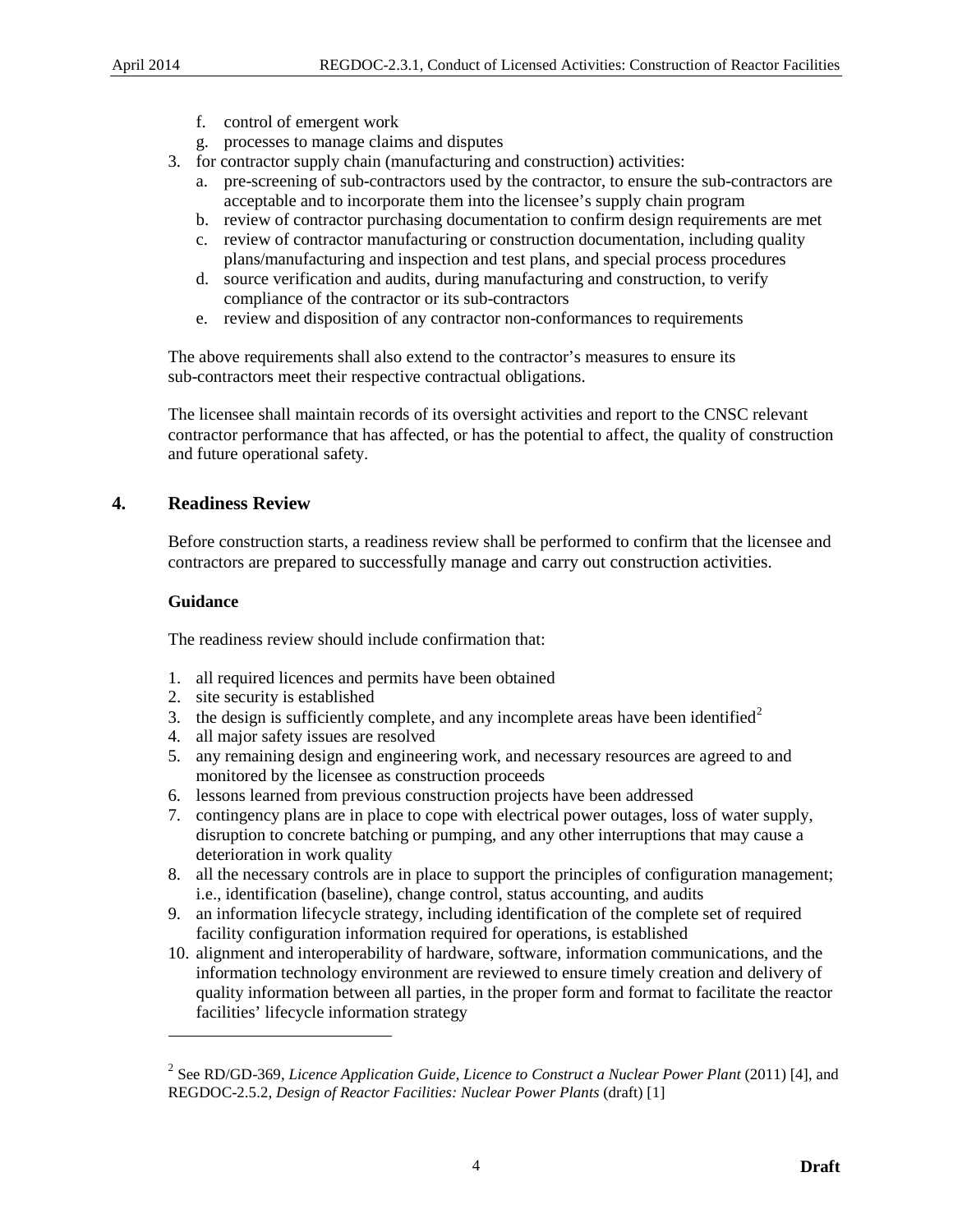- 11. transportation routes for large components, to and from the site, are available
- 12. the site boundary is clearly marked
- 13. a radiation protection program is in place:
	- a. at existing nuclear facilities where construction sites are located, to ensure protection of workers during construction activities
	- b. for any activity involving a nuclear substance or radiation device, such as industrial radiography
- 14. infrastructure support systems including required electricity, gas and water supply, fire protection, protection or coverage of SSCs after work installation (including maintaining environmental qualification) – are in place
- 15. construction processes and equipment, such as cranes, scaffolding, temporary structures, portable equipment, and flammable equipment, are all designed to withstand meteorological and hydrological hazards
- 16. contractors are established on the site in a controlled manner in allocated areas and are provided with the necessary site services, information and instructions with regard to the applicable radiation protection and industrial safety requirements
- 17. occupational health and safety controls, including work hazard identification and risk assessment, and worker fatigue prevention measures, have been established
- 18. environmental controls, including those to minimize impacts to the environment, have been established
- 19. the responsibilities of all parties are agreed to
- 20. new methods of construction, transportation, inspection and testing are qualified

## <span id="page-10-0"></span>**5. Personnel Qualification and Training**

A sufficient number of qualified and experienced workers shall be available as required by the construction program. To ensure workers are qualified, measures shall include:

- 1. identification of the required qualifications and competencies, including site-specific requirements
- 2. verification of workers' qualifications and competencies against defined qualification and competency requirements prior to permitting personnel to perform work on the site
- 3. documentation and maintenance of personnel qualification and competency records

The training programs shall emphasize the importance of adhering to established programs, processes and procedures in assuring nuclear safety in future phases of the project (for example, commissioning and operation). Training programs shall also emphasize that everyone working at the site is responsible for safety in all construction activities.

Licensee personnel involved in project contract management, quality management, human resource management, communications management and risk management shall be trained in accordance with their area of expertise and professional qualifications. In addition, they shall be trained in the skills and knowledge required to manage and oversee the design, construction, and commissioning of a reactor facility.

Personnel who will be involved in commissioning, operation, maintenance and technical support activities shall undergo hands-on training as early as practicable to gain expertise in their future discipline.

REGDOC-2.2.2, *Human Performance Management: Personnel Training* (draft), [5] provides specific requirements for training programs.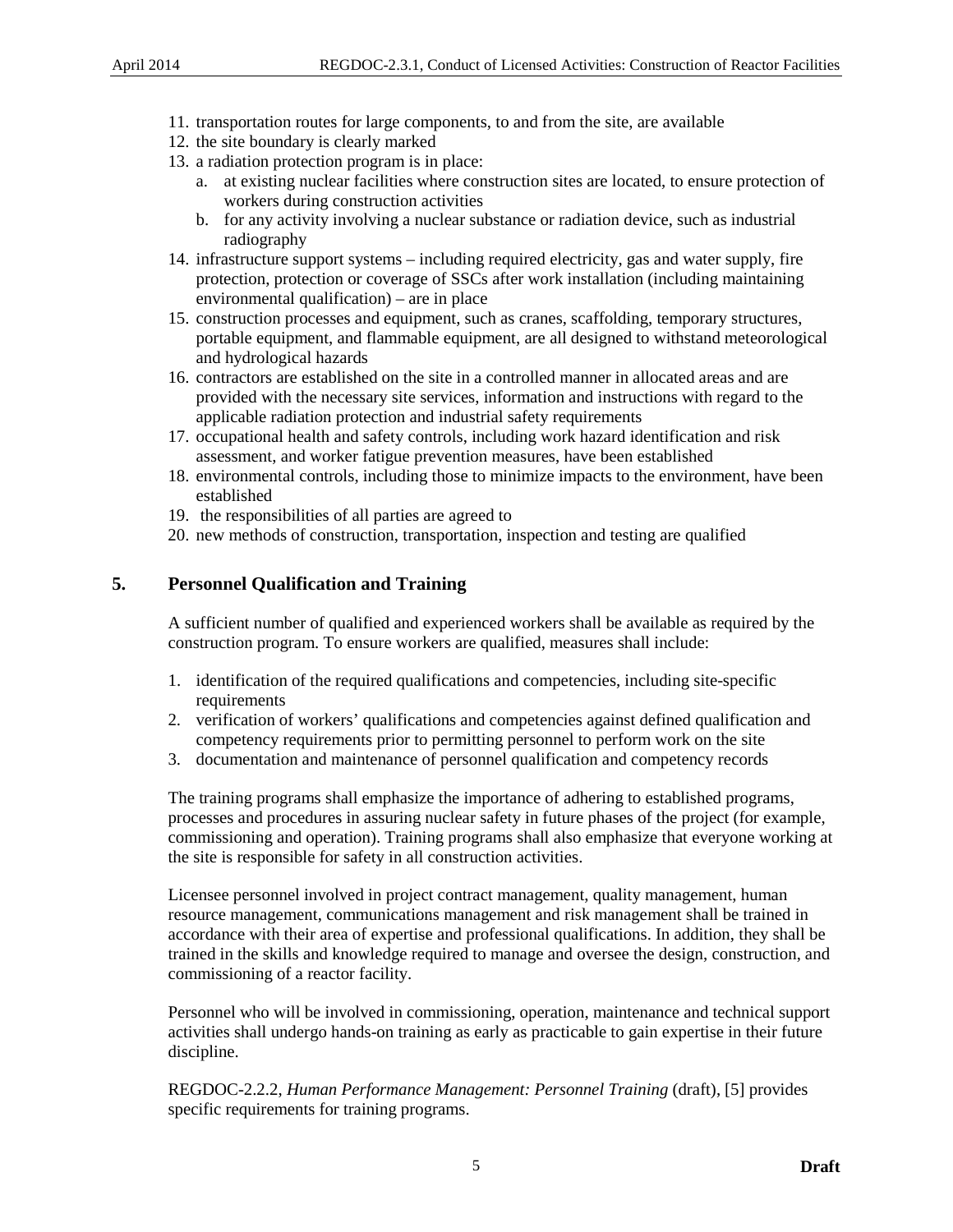## <span id="page-11-1"></span><span id="page-11-0"></span>**6. Programs Supporting Construction Activities**

## **6.1 Security**

Site security measures shall include the actions to be taken during the construction phase, including measures to protect SSCs under construction, to detect and deter conditions that would otherwise impair site security. The security program for the construction site and cyber security measures shall be integrated.

#### **Guidance**

Security measures should include:

- 1. access control of personnel, materials and vehicles
- 2. scheduled and random patrols and inspections
- 3. screening (pre-employment and gate clearance) for access to work areas
- 4. physical barriers, fencing, surveillance and monitoring capability
- 5. cyber-security controls to protect computer-based systems important to safety and security
- 6. response capability

#### <span id="page-11-2"></span>**6.2 Safeguards**

As required by the safeguards program, the International Atomic Energy Agency shall have access to the site and information about site buildings and structures, operational parameters, flow and storage of nuclear material, and installation of safeguards surveillance and monitoring equipment.

#### <span id="page-11-3"></span>**6.3 Emergency preparedness**

Measures shall be established to prepare for, respond to and recover from an emergency. For sites at existing nuclear facilities, emergency preparedness shall consider:

- 1. the average and peak employment at the site throughout the construction or modification project
- 2. training of construction site personnel
- 3. provision of alarms to alert all onsite personnel, taking specific construction activities into account
- 4. the risks associated with construction activities
- 5. evacuation times and response times of any emergency vehicles or response capability

For construction sites at existing nuclear facilities, the licensee shall perform a risk and threat assessment to identify any increased risks to the site. Preventive measures shall be taken to manage risks to the existing facility, by construction activities such as dredging, quarrying and blasting, and the creation of connections between the site and the facility.

Sites without an existing nuclear facility nearby shall be able to support their emergency response needs independently. If an existing nuclear facility is in close proximity, mutual aid agreements may be put in place to support emergency response. As construction proceeds the licensee shall ensure that emergency measures in place are commensurate with onsite hazards.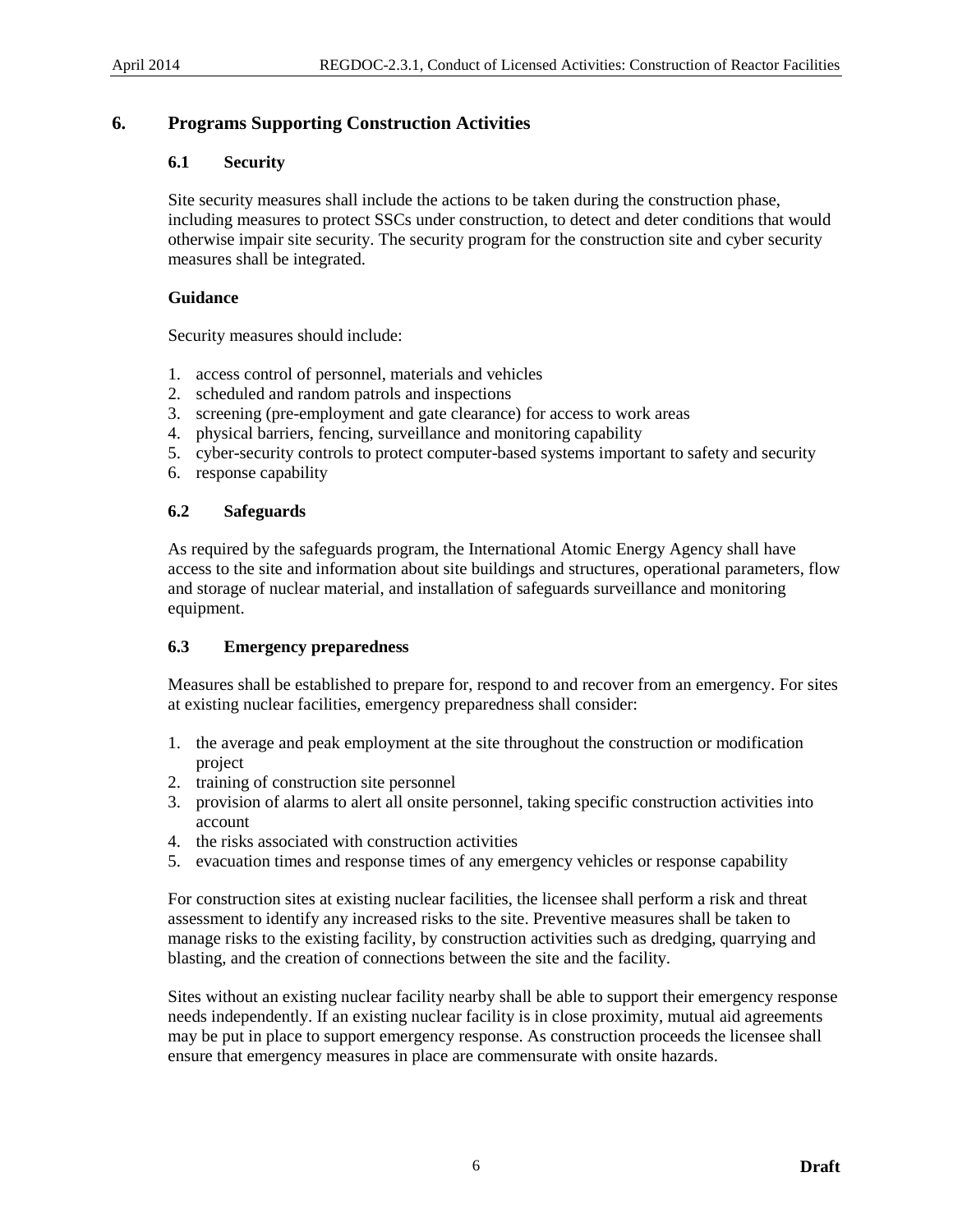Onsite emergency response units shall be qualified and fully complemented (personnel and equipment) to ensure an expedient and effective response. These response units shall be able to deliver fire and first aid response, spill recovery and hazardous material response, and search and rescue response in case of structure collapse or cave-in.

## <span id="page-12-0"></span>**6.4 Effect on and from existing facilities**

A construction site may already have onsite operating facilities; these may have interdependent safety or support systems. Other critical facilities, such spent fuel pools or dry cask storage, may also be present. Research reactor sites may already have associated laboratories, isotope production facilities and hot cells.

An assessment of safety and security during construction shall be performed. It shall consider all hazards from, or to, nearby site facilities and any interdependence of their safety systems. The consequences of potential contamination (nuclear and hazardous substances) from a construction site to operating units, as well as from operating site to construction site, shall be assessed and its contamination monitored if necessary. All other potential risks shall also be assessed (for example, excavation, accidental fall of cranes, collapse of items, use of explosives, etc.). Such consideration shall also include an impact assessment of cumulative environmental discharges for all facilities on a site.

The responsibilities of the relevant licensee(s) and the construction organization for safety and security shall be agreed upon before the start of construction activities at the site. Close communication and cooperation between the parties shall be established. All steps shall be taken to ensure that the existing facility can be operated safely and securely during construction activities.

For adjacent installations or those with common buildings or services, the following boundaries shall be identified: controlled areas; physical; system; security access boundaries; and clean zones. When using the resources of existing nuclear installations (such as water, electric power, fire protection, emergency medical services, and security), clear interfaces shall be defined so as not to jeopardize operating installations. Emergency plans shall take full account of the presence of other parties in the area. Procedures shall be implemented to ensure the licensee of an existing facility or facilities endorses a change of status for those common buildings or services before the construction organization puts such plans in place.

## <span id="page-12-1"></span>**6.5 Fire protection**

Fire protection controls shall be available until final systems for plant fire detection, protection and suppression are installed and operational. Details of these controls shall be included in the emergency planning arrangements.

## <span id="page-12-2"></span>**6.6 Environmental measures**

Environmental monitoring and protection controls shall be in place to ensure adequate mitigation of potential environmental effects related to construction activities. CNSC regulatory document REGDOC-2.9.1, *Environmental Protection* (draft), [6] provides specific requirements for environmental protection.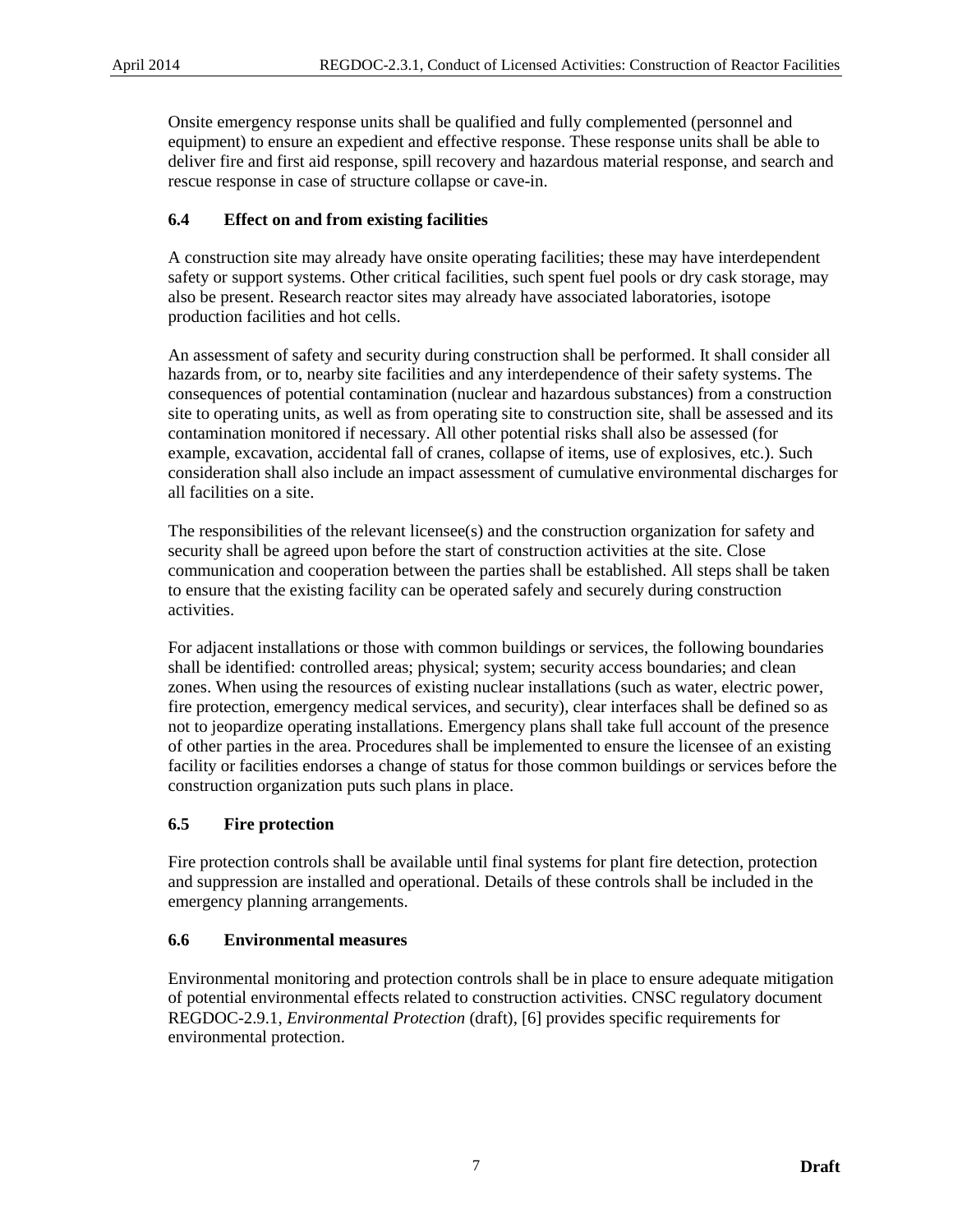## <span id="page-13-0"></span>**6.7 Aging management**

REGDOC-2.6.3, *Fitness for Service: Aging Management*, (draft) [7] provides requirements for aging management. Programs (for example, those for chemical control, inspection, examination and testing, baseline data collection, and material surveillance) shall be established and implemented to ensure that manufacturing, construction and installation processes do not adversely affect aging performance of SSCs.

## <span id="page-13-2"></span><span id="page-13-1"></span>**7. Construction Program**

## **7.1 Planning, scheduling and work sequence**

Planning, scheduling and work sequencing shall identify and include provisions for:

- 1. items with long lead times (long-lead items)
- 2. onsite manufacturing, modular assembly and testing activities
- 3. hold and witness points by various parties, such as the licensee, architects/engineers, authorized inspection agencies and the CNSC

Construction sequencing shall ensure initial construction work (such as embedded components in walls or ground) will not be adversely affected by later construction activities. Consideration shall be given to the form of cast-in components and plant fixtures so that post-drilling of concrete is kept to a minimum.

## <span id="page-13-3"></span>**7.2 Work and environmental conditions**

Construction work and environmental conditions shall be monitored to protect safety significant mechanical, electrical and control equipment, and structures from damage and contamination.

Environmental limits such as temperature, pressure, humidity, dust, dirt, airborne salt, wind, and electromagnetic conditions during construction work shall be specified. Environmental conditions shall be periodically monitored to confirm they are within allowable limits.

## <span id="page-13-4"></span>**7.3 Housekeeping, cleanliness and foreign material control**

Housekeeping, cleanliness and foreign material exclusion measures shall be established for the site area, the facility, and the materials and components being incorporated into the plant to preserve the quality of the SSCs being assembled, constructed or installed.

Foreign material exclusion measures shall include provision for preventing the introduction of outside materials, debris, tools, and components into the systems and components, and areas where they pose a health and safety hazard or environmental impact.

Specific requirements and cleaning methods shall be implemented for systems such as hydraulic and instrumentation control systems and lubrication lines, as well as for those where interior surfaces are generally not accessible for visual inspection.

Waste materials and remaining consumables used or generated onsite during construction shall be removed after work is complete.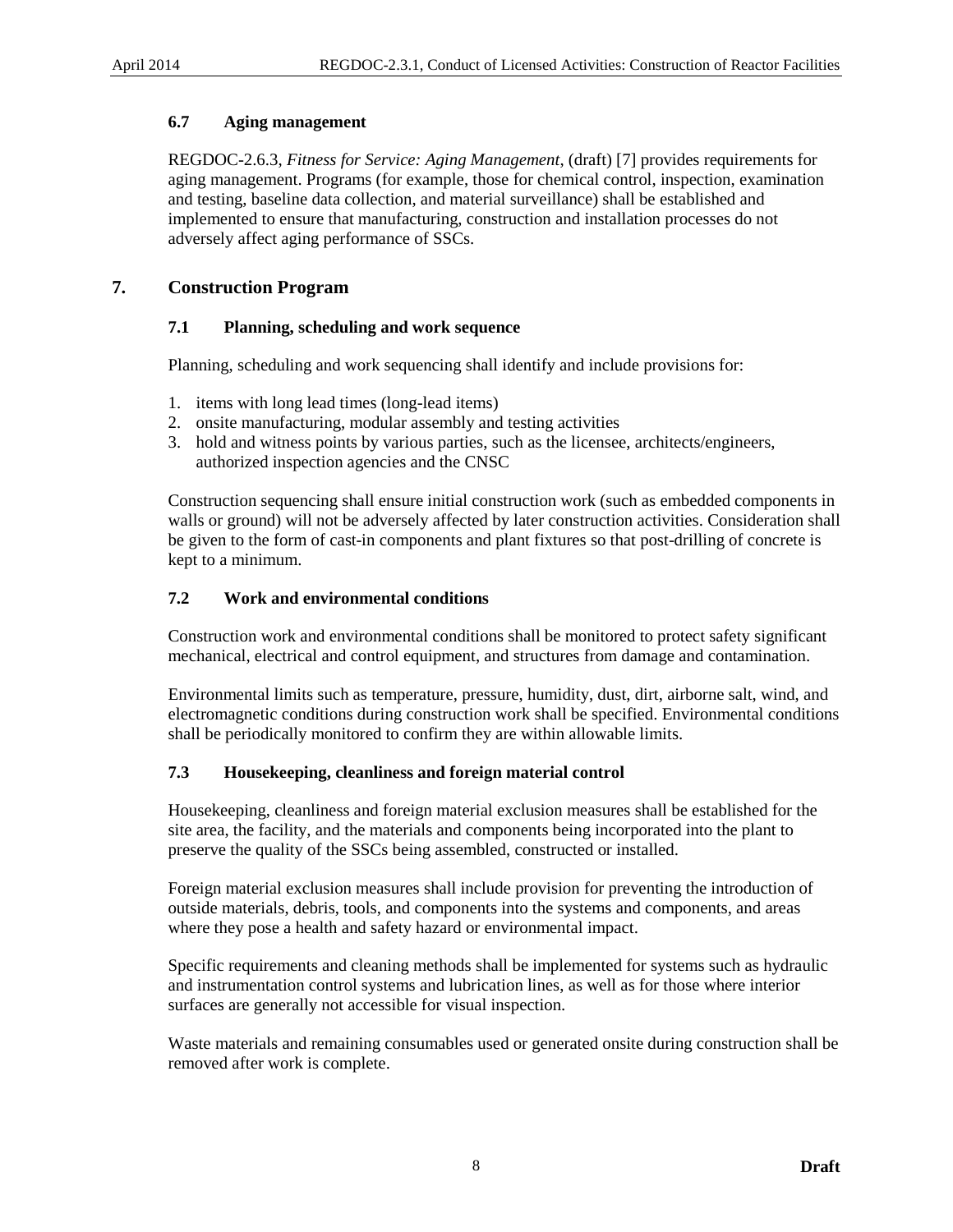## <span id="page-14-0"></span>**7.4 Chemical control**

Fluid and gas piping systems, and associated components shall be cleaned, flushed and conditioned according to applicable chemistry requirements. Chemistry staff, facilities and procedures shall be available to support system flushing and hydrostatic testing to ensure chemistry requirements are met.

## **Guidance**

To ensure the required internal cleanliness requirements are met, chemistry control should include provisions for:

- 1. system sampling
- 2. demineralized water production
- 3. storage capacities
- 4. laboratory facilities
- 5. system blowdown
- 6. recycling

Consideration should be given to suitability of facilities, equipment and procedures for their transfer to commissioning or operations.

## <span id="page-14-2"></span><span id="page-14-1"></span>**8. Structures, Systems and Components**

#### **8.1 Manufacture and assembly**

Procurement documents issued at all tiers of the supply chain shall include provisions for the following:

- 1. scope of work
- 2. technical requirements
- 3. management system or quality assurance program requirements
- 4. right of access to facilities and records for surveillance, witness points or audit by the purchaser, licensee and CNSC
- 5. documentation submission requirements
- 6. manufacturing history records
- 7. non-conformance reporting
- 8. spare and replacement parts

Each manufacturer's management system or quality assurance program shall include the identification and control of processes that cannot be fully verified by subsequent inspection and testing, or where processing non-conformances may become apparent only after the item is in use or operation.

Special equipment – such as tooling, inspection gauges and computers – that is required to aid the manufacturing or assembling process shall be qualified or validated. Personnel using the equipment shall be trained and made aware of any limitations of its use.

Components shall be inspected and tested according to the requirements of the procurement specifications. The traceability of individual components important to safety, or the identification of batches of such components, as appropriate, shall be highlighted in the inspection and test plan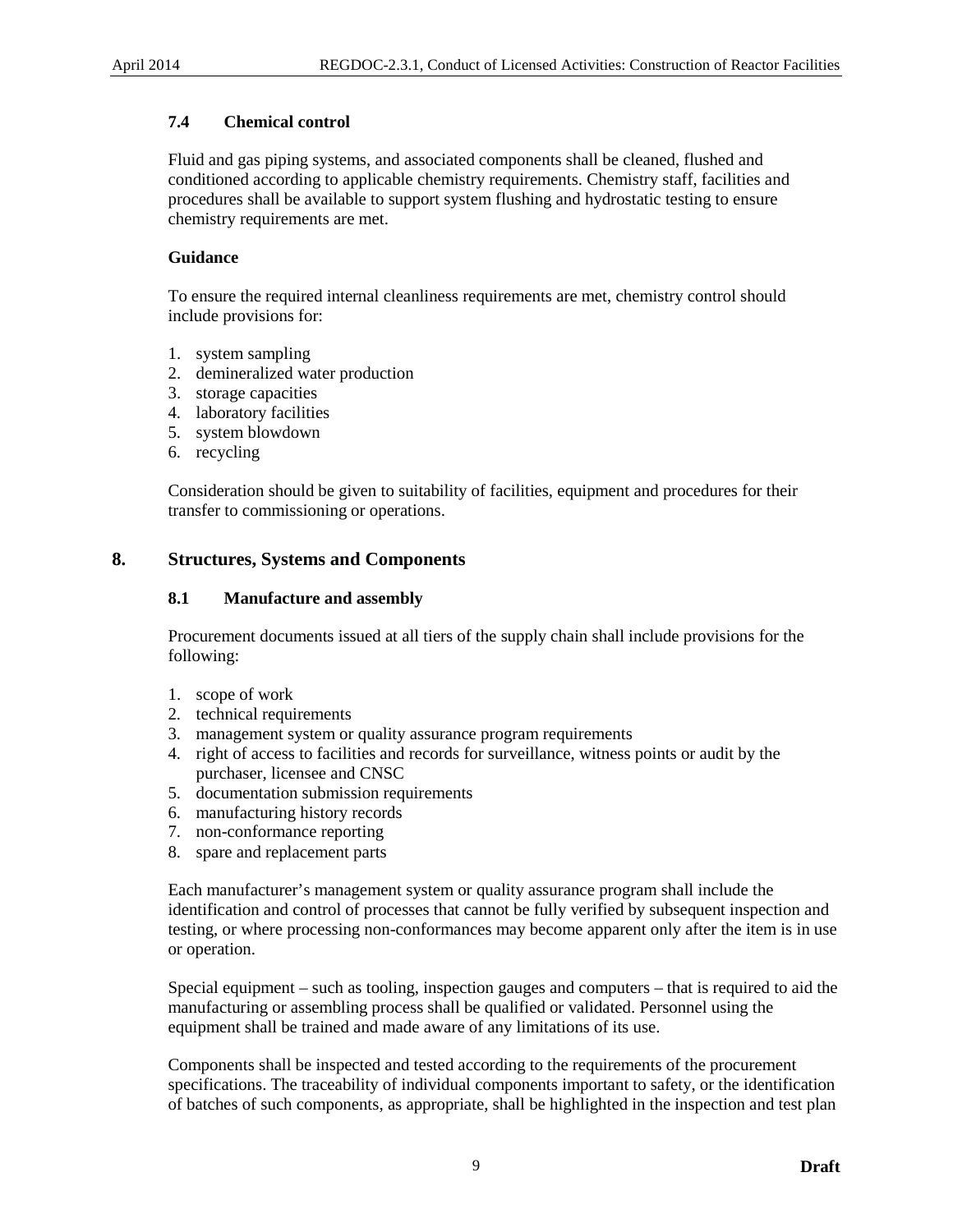or quality plan. Augmented monitoring and inspections, if needed, shall verify that new manufacturing techniques and new types of equipment meet relevant design requirements.

#### **Guidance**

To achieve the required quality and safety in manufacture and assembly, the following should be considered:

- 1. the manufacturing implications of the design
- 2. the procurement of critical path components with long lead times
- 3. the amount of sub-contracted operations such as forming, heat treating, partial machining or fabrication of sub-assemblies
- 4. the need for clean conditions and other environmental controls to meet requirements and to achieve required quality; these controls may include dust-free or inert atmospheres, humidity controls, temperature controls, and control of the chemical composition of water
- 5. the assembly of components
- 6. the requirements for handling, storing, packaging and delivery
- 7. the application of new techniques in manufacturing, assembling, inspection and testing
- 8. the need for inspections and tests specified by the designers, the licensee and the CNSC, and those deemed necessary by the manufacturer to control quality and to ensure the process has been followed
- 9. the need for special attention to processes that are complex or sensitive, or that require extensive set-up, special equipment or special training
- 10. the compatibility of cleaning methods and materials with the components being cleaned
- 11. the use of commercial-grade items and services that are proposed to be a part of any safety function
- 12. the importance of prevention of counterfeit, fraudulent and suspect items (CFSI) entering the supply chain, including the use of standardized CFSI prevention language in procurement documents

#### <span id="page-15-0"></span>**8.2 Long-lead items**

The procurement of long-lead items is entirely at the licensee's risk. Submissions for procurement of items for which the licensee seeks CNSC acceptance, prior to the application for a licence to construct, will be reviewed on a case-by-case basis.

When the licensee/applicant proceeds with procurement of long-lead items, the submissions shall include the following information:

- 1. item description and quantity
- 2. codes and standards
- 3. safety classification
- 4. code classification
- 5. code-effective date
- 6. technical performance requirements
- 7. quality assurance requirements
- 8. documentation requirements and timing of submissions

Any differences between the original purchasing requirements, the licence-to-construct design basis and the as-built items shall be evaluated and reconciled.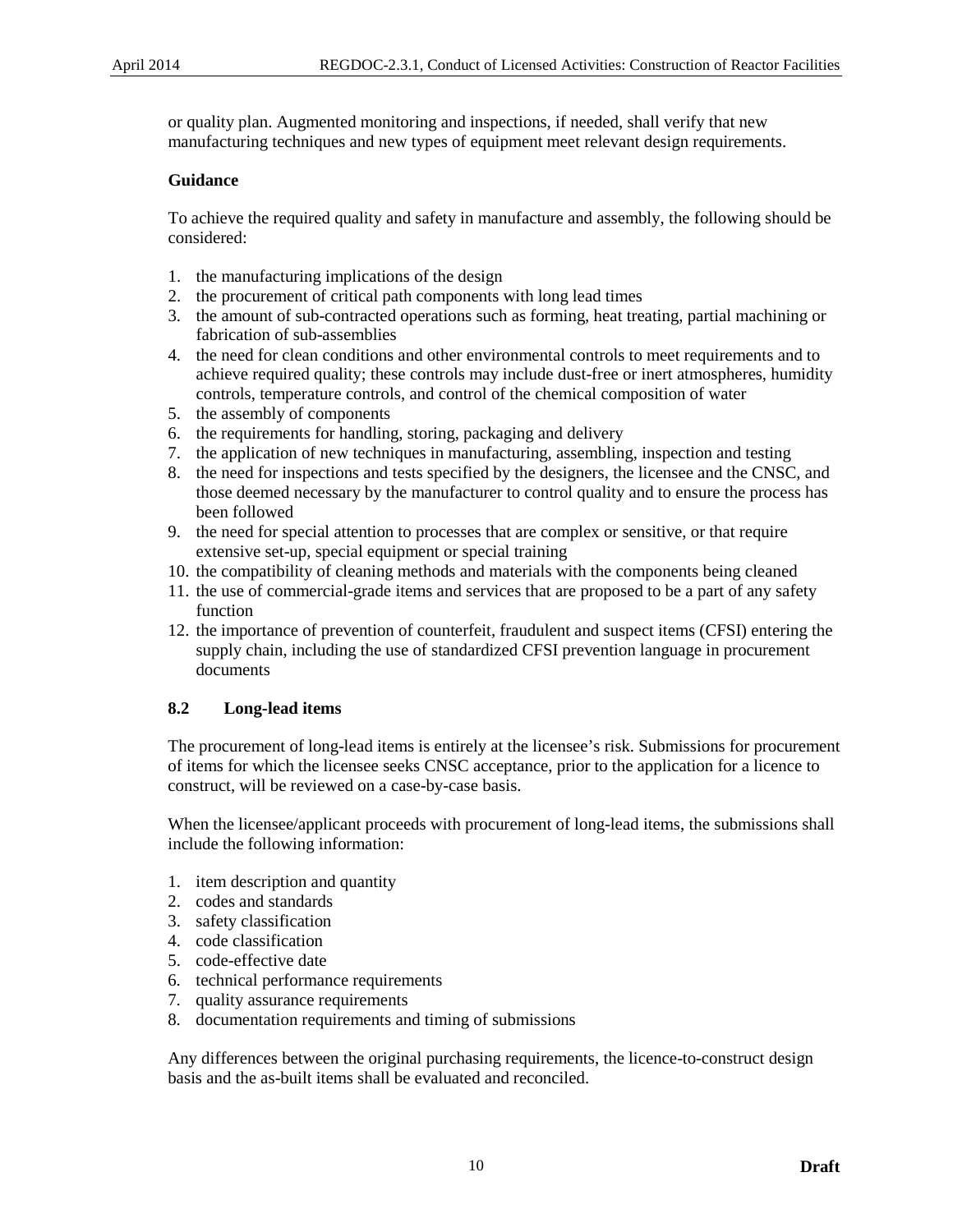## **8.2.1 Transportation of components to the construction site**

## **Guidance**

Transportation routes should be planned with consideration given to:

- 1. type of transport and lifting equipment for large, heavy or awkwardly shaped components
- 2. assessments of roads, rail and waterways, and bridges, docks and wharfs, to ensure transport is possible without posing hazards or causing damage to the components, or harm to persons or anything on the routes

## <span id="page-16-0"></span>**8.3 Onsite construction activities**

## **8.3.1 Receipt of components**

An initial check shall be carried out when components are received at the construction site to ensure they are as ordered and have not been obviously damaged during transport.

Before the component is accepted and used, an inspection shall be carried out to confirm that:

- 1. components are configured correctly
- 2. identification and marking are correct
- 3. manufacturing and assembly documentation, including approved deviations, is available where required
- 4. inspection records and/or certificates are traceable to the inspected item for confirmation of acceptance
- 5. source verification release notes for both components and documentation are available where required
- 6. protective covers and seals are intact
- 7. coatings and preservatives have not been damaged
- 8. no physical damage has been sustained
- 9. cleanliness meets applicable codes and standards and design requirements
- 10. inert gas blankets and the condition of desiccants, where relevant, have not been compromised
- 11. non-conformance identified by receipt inspections, or detected during manufacturing but to be corrected onsite, are recorded

Components shall be controlled to prevent inadvertent installation or use.

## **8.3.2 Handling**

Equipment such as special cartons, containers, protective devices, cranes, hoists, manipulators and transport vehicles shall be qualified. Equipment for handling components shall be used and maintained in accordance with national regulations and standards. Operators and handlers of such equipment shall be trained and qualified in their use.

## **8.3.3 Control of components and consumables**

Components (including spare and replacement parts) and consumables shall be controlled at all locations, including offsite manufacturing facilities, to prevent their misuse, damage, deterioration or loss of identification.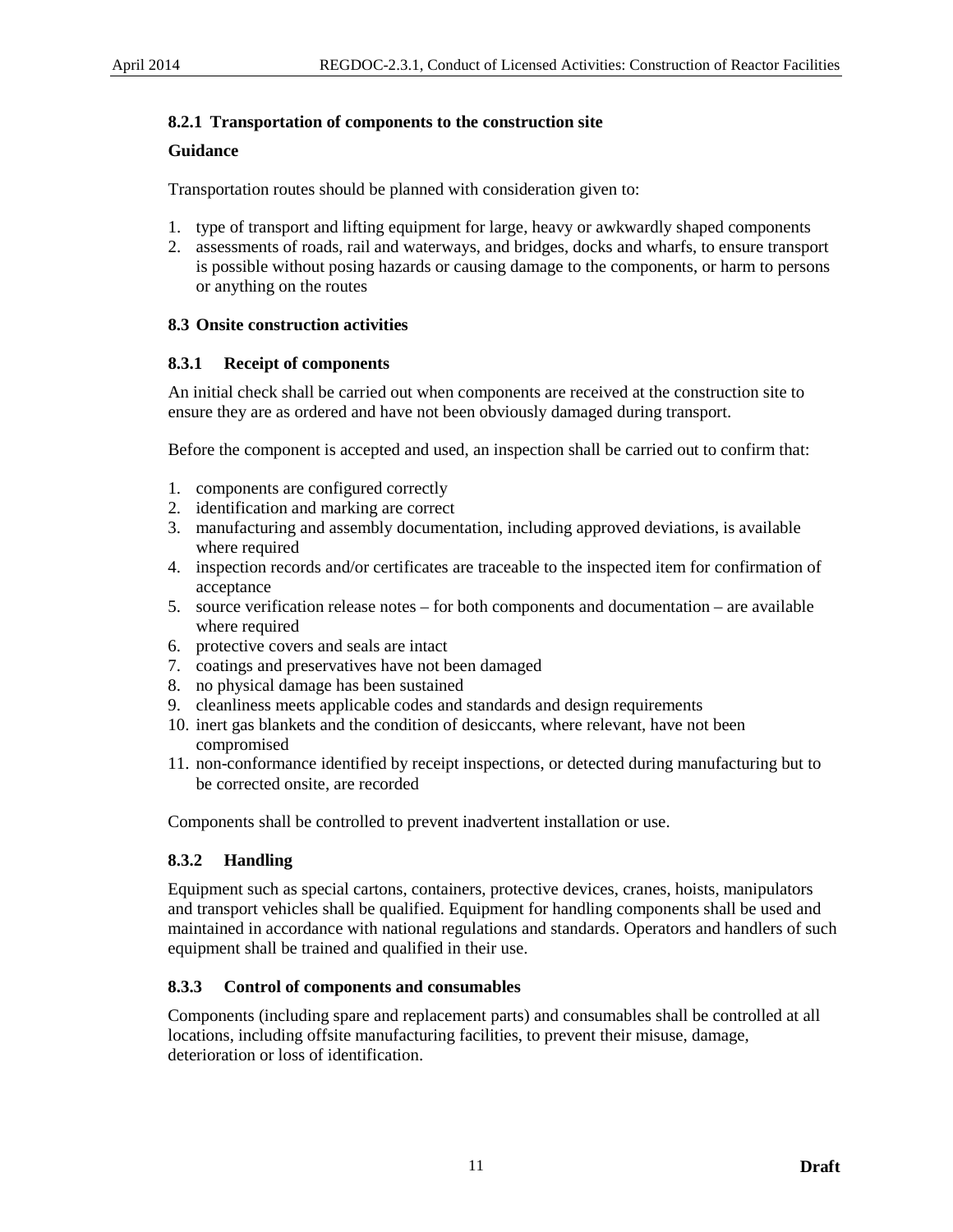Components shall be clearly identifiable by using appropriate marks. Marks shall be as specified by the designer or manufacturer.

## **8.3.4 Storage**

Storage shall be provided as specified by the designers and manufacturers to protect components prior to their installation and use.

## **Guidance**

When establishing storage areas, the following should be taken into account:

- 1. cleanliness and housekeeping practices
- 2. requirements for fire protection
- 3. protective requirements related to coatings, preservatives, covers and sleeves
- 4. prevention of physical damage
- 5. environmental controls: airborne matter, static electricity, temperature and humidity
- 6. preventive maintenance
- 7. security against theft, vandalism and unauthorized removal
- 8. shelf life due to physical and chemical characteristics
- 9. identification of components

## **8.3.5 Care of installed structures, systems and components**

Installed SSCs shall be protected from personnel traffic, temporary structures, weather, and adjacent construction activities (such as sandblasting, acid cleaning, welding, jack hammering, chipping, burning, and stress relieving) that would adversely affect the quality of the SSCs or any test results.

Temporary use of SSCs that are to become part of the completed facility shall be authorized by the responsible organization. Such temporary use shall not subject the SSCs to conditions for which they were not designed.

## **Guidance**

Such protection may be provided through good cleanliness and housekeeping practices, temporary packaging, erection of barriers, protective covers, and walkways as required.

#### **8.3.6 Maintenance**

During the entire construction phase, SSCs shall be subject to an appropriate preventive or corrective maintenance plan to maintain their functionality as required by the design. This shall be continued until operational maintenance programs are initiated. RD/GD-210, *Maintenance Programs for Nuclear Power Plants*, [8] provides information on maintenance programs.

## **8.3.7 Onsite manufacturing, installation and testing**

Items important to safety of nuclear facilities shall be manufactured, constructed, installed, tested and inspected in accordance with established processes that ensure the achievement of the design specifications and the required level of safety.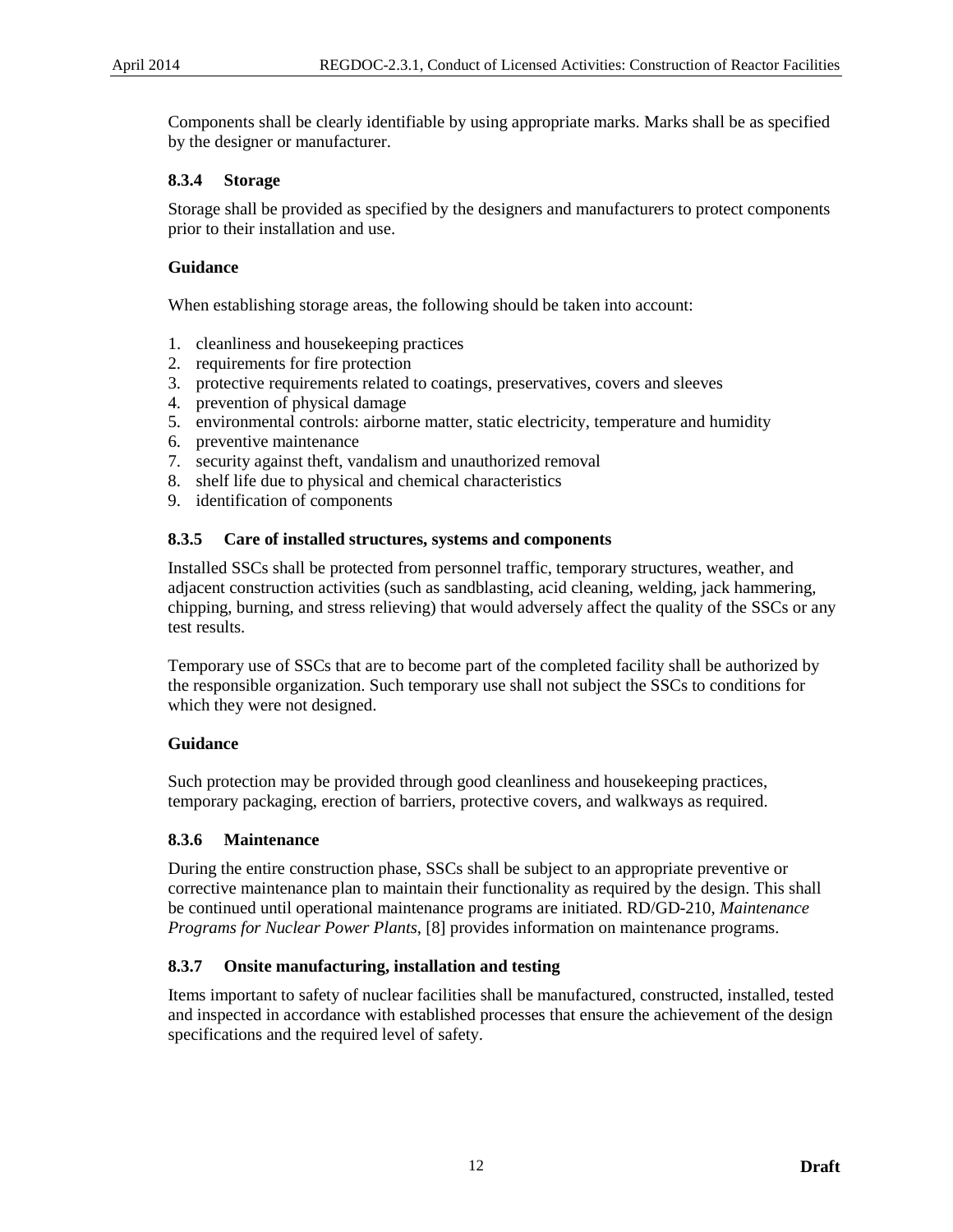Unless required for operations, onsite manufacturing and installation facilities shall be designed, assembled, maintained, utilized and removed as required by regulations, standards, specifications, procedures or contracts.

Onsite manufacturing shall be located in facilities so as not to affect adjacent SSCs or activities. Where such facilities require the need for specialty construction equipment such as very heavy lift (VHL) cranes and automated rebar assembly machines, their set-up, use and disassembly shall be controlled as required by manufacturers and statutory requirements. Operators and handlers of such equipment shall be trained and qualified in their use.

Onsite manufacturing may include:

- 1. concrete production in a concrete batch plant
- 2. rebar assembly
- 3. pipe spool fabrication
- 4. modular assembly, such as:
	- a. mechanical modules: structural equipment on a common structural frame, along with interconnecting piping, valves, instruments and wiring
	- b. structural modules: liner, wall, floor, heat sink floor, turbine pedestal form, stairs, platform, structural steel, and space frame modules; some structural modules may include leave-in-place formwork for concrete
	- c. piping modules: pipe, valves, valve tree, pumps and associated instrumentation and wiring on a common structural frames
	- d. electrical modules: electrical modules on a common structural frame

Rules and procedures shall be established for onsite testing facilities to ensure that industry codes and standards are met. Testing facilities include those for:

- 1. concrete mix, and core extraction and testing
- 2. process instrumentation and set point calibration
- 3. pressure relief valve setting
- 4. pressure gauge calibration

Operators and handlers of testing equipment shall be trained and qualified in their use.

#### <span id="page-18-0"></span>**8.4 Completion assurance and readiness review**

Completion assurance, commissioning and operational readiness reviews shall be established to ensure construction commitments have been met and the facility is ready for fuel load, subsequent commissioning and commercial operation.

For completion assurance, the licensee and construction organization shall develop and agree to a process to verify the completion of construction activities and transfer of completed work. The process and acceptance criteria shall be documented such that they can be independently assessed. The results of the tests (coverage, contents, results and timing) shall be analyzed against the specified acceptance criteria. Testing and verification of components important to safety shall be performed by a qualified independent party to confirm the components have been constructed to the specified requirements and comply with the acceptance criteria, including those detailed in licensing documentation.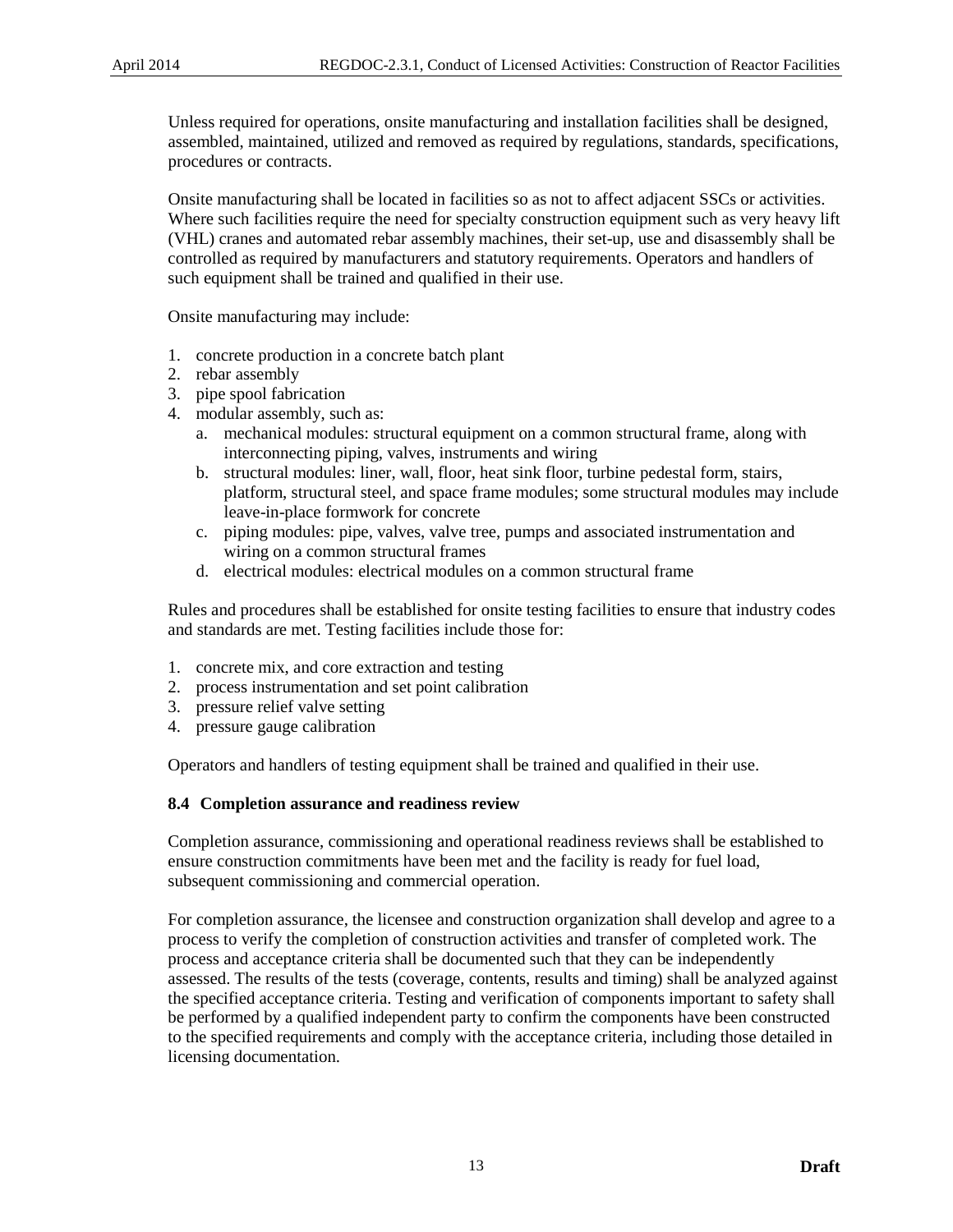## <span id="page-19-1"></span><span id="page-19-0"></span>**9. Transfer of Responsibility**

## **9.1 Transfers during construction**

Rules and procedures shall be established to control and coordinate the handover of completed work and associated facility configuration information from one party to another (for example, from civil to mechanical, piping and electrical) to maintain completed work integrity. Access control for SSCs and working areas shall also be established and implemented for the transfer. Transfer requirements and responsibilities shall be documented.

When SSC and areas are to be transferred between parties within the construction organization or contractors, both parties shall jointly check the transferred SSC and area, and the facility configuration information, at the location in question. Configuration of the components and working areas, addressing any identified deficiencies, shall be agreed upon by both parties.

After transfer, further work or corrective actions by the previous party shall only be done with appropriate authorization by the party to whom the work has been transferred and the licensee.

## <span id="page-19-2"></span>**9.2 Transfers to operations/commissioning**

Rules and procedures established to control and coordinate the handover from construction to operations/commissioning shall include the following activities:

- 1. review of the facility configuration information relating to SSCs, and areas by the transferring party and the receiving party for completeness and accuracy
- 2. performance of tests to ensure the SSCs have been manufactured, constructed and installed according to design specifications
- 3. identification and assessment of any remaining non-conformances or incomplete components, to ensure there is no safety implication during commissioning activities
- 4. development of inaugural or baseline inspection data for systems or components for comparative purposes for in-service inspection
- 5. agreement upon, planning and scheduling of any outstanding work
- 6. identification of termination points of the boundaries of transferred or transferred parts of SSCs in transfer documentation with associated required configuration
- 7. inspection of transferred components and associated records and documents
- 8. assessment of compatibility of information and communication technology systems when transferring electronic documents and records
- 9. documentation of the transfer of responsibilities
- 10. establishment and transfer of approved as-built plans together with adequate and precise plant configuration details
- 11. marking and tagging of all SSCs transferred

Transfer requirements and responsibilities shall be documented. The level of technical detail in transfer documentation shall be sufficient to allow the recipient to identify parts and order replacements for maintenance. All relevant information shall be copied to the parties who will be responsible for aging management.

# <span id="page-19-3"></span>**10. Configuration Control**

During manufacturing, onsite construction and testing, inevitable design changes shall be managed to ensure that consistency of design, as well as the physical facility being built, is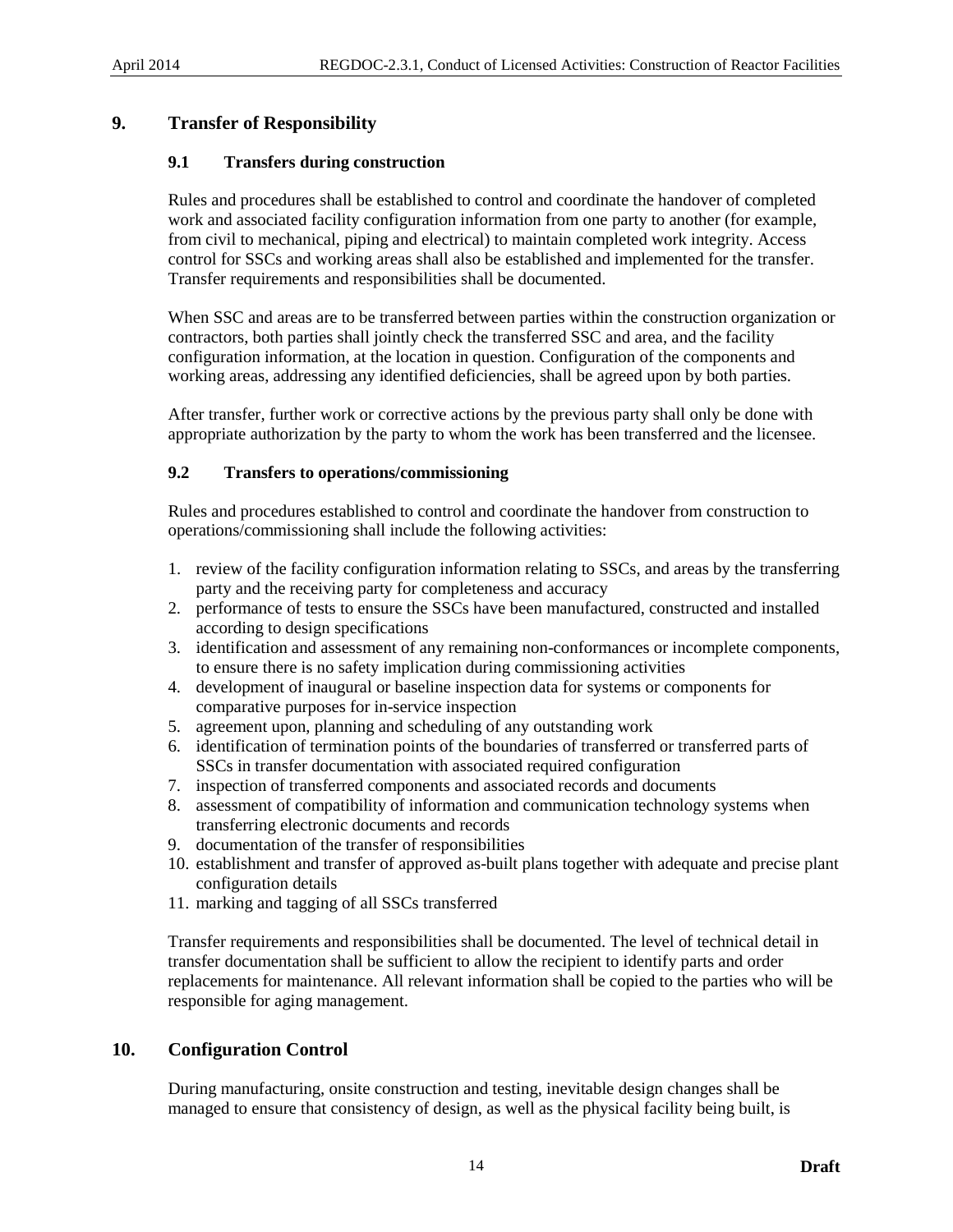maintained. Change control processes shall ensure that approved changes are accurately reflected in design requirements, facility configuration information, and the physical configuration. Such changes include:

- 1. design changes
- 2. field changes
- 3. non-conformances
- 4. changes to as-built condition
- 5. changes to as-built test documentation
- 6. changes inaugural inspection records
- 7. computer software changes
- 8. changes to records of maintenance history
- 9. temporary modifications and alterations

The CNSC shall be notified where configuration changes have an impact on the submitted design and licensing basis information.

#### **Guidance**

Design changes that could have an impact on safety should be minimized after construction starts and should be recorded according to a well-defined process, so that the safety of the as-built design is achievable.

## <span id="page-20-0"></span>**11. Construction Records**

The control of construction records shall be established and shall be consistent with the schedule for accomplishing construction activities. Construction records shall furnish documentary evidence that SSCs meet specified requirements forming part of the facility configuration information. Construction records shall be identified, generated, authenticated, and maintained, and their final disposition specified as required by regulation, law, code, standard, specification, procedure or contract.

Photographic and, where appropriate, video records and computer simulations shall be compiled, particularly in areas that will eventually be inaccessible or will be subject to intense radiation. This information will facilitate the planning of work in these areas during commissioning, operation and decommissioning. These visual construction records of as-built conditions shall show identification marks and shall be catalogued with descriptive captions. This will ensure that visual records made during subsequent inspections or maintenance work can be easily compared, and will help in any work preparation.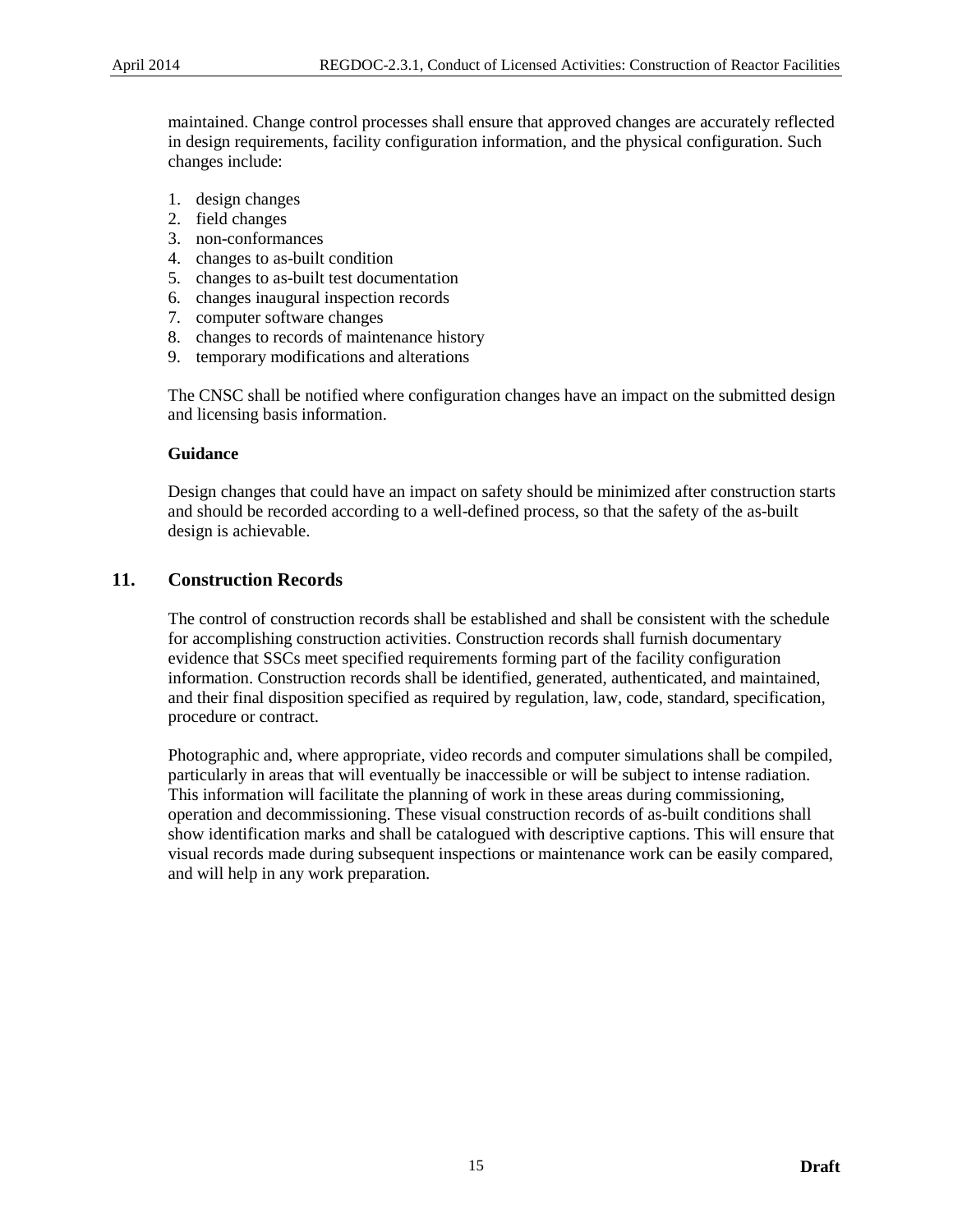## **Glossary**

#### <span id="page-21-0"></span>**authorized inspection agency**

An organization designated by the regulatory authority as authorized to register designs and procedures, perform inspections, and perform other defined functions.

#### **commissioning**

A series of activities intended to demonstrate that installed systems, structures and components and equipment perform in accordance with their specifications and design intent before they are put into service.

#### **construction**

The process of procuring, manufacturing and assembling the components, carrying out civil work, installing and maintaining components and systems, and performing associated tests.

#### **construction organization**

The entity managing the procurement, manufacture and assembly of components, carrying out of civil work, installment and maintenance of components and systems, and performance of associated tests. They may be part of the licensee's organization or a contracted entity.

#### **construction safety case**

The information provided with the licence application for a licence to construct, including the documents to which the application makes reference, once approved by the CNSC.

#### **design**

In the context of a review of a reactor design, the overall planning and philosophies that go into ensuring that every aspect of the physical design will consider safety, security and safeguards under all scenarios it may encounter during its lifecycle.

#### **design basis**

The range of conditions and events taken into account in the design of a reactor facility, according to established criteria, such that the facility can withstand the range of conditions and facilities without exceeding authorized limits by the planned operation of safety systems.

#### **facility configuration information**

Recorded information that describes, specifies reports, certifies, or provides data or results regarding the design requirements or design basis, or that pertains to other information attributes associated with the facility and its structures, systems and components.

#### **interoperability**

The capacity to manage and communicate electronic product and project detail between collaborating firms and within individual companies' design, construction, operations, maintenance, and business process systems.

#### **licensee**

A person who is licensed to carry on an activity described in any of paragraphs 26(a) to (f) of the *Nuclear Safety and Control Act.*

#### **licensing basis**

A set of requirements and documents for a regulated facility or activity comprising:

• the regulatory requirements set out in the applicable laws and regulations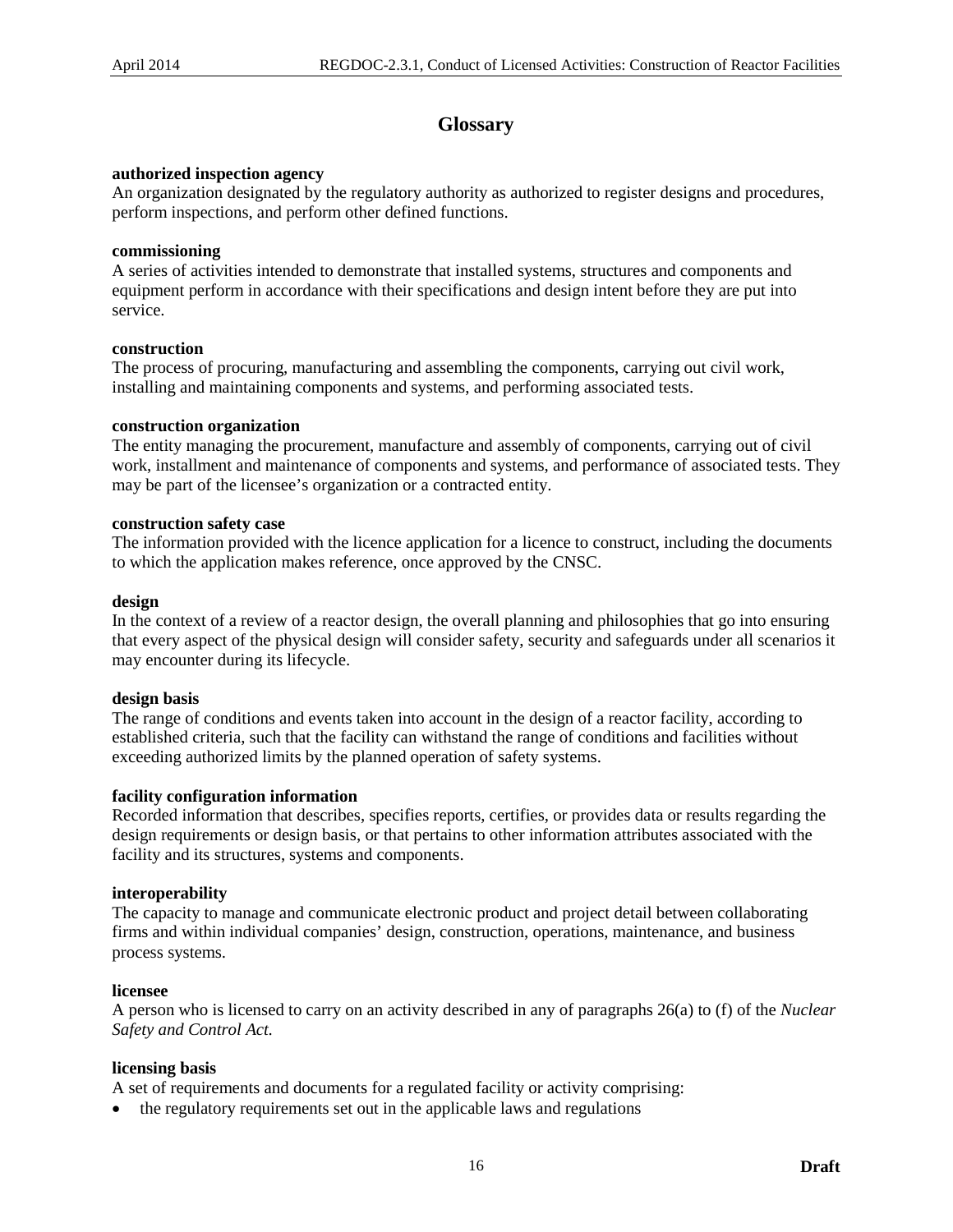- the conditions and safety and control measures described in the facility's or activity's licence and the documents directly referenced in that licence
- the safety and control measures described in the licence application and the documents needed to support that licence application

#### **management system**

A set of interrelated or interacting elements (system) for establishing an organization's policies and objectives and enabling the objectives to be achieved efficiently and effectively. These elements include the structure, resources, and processes. Personnel, equipment, and organizational culture, as well as the documented policies and processes, are parts of the management system. The organization's processes have to address the totality of organization's requirements as established in, for example, IAEA safety standards and other international codes and standards.

#### **nuclear power plant (NPP)**

A nuclear facility consisting of any fission-reactor installation that has been constructed to generate electricity on a commercial scale. A nuclear power plant is a Class 1A nuclear facility, as defined in the *Class I Nuclear Facilities Regulations*.

#### **operation**

All activities performed to achieve the purpose for which a facility was constructed. For reactor facilities, this includes maintenance, refuelling, in-service inspection and other associated activities.

#### **structures, systems and components (SSCs)**

A general term encompassing all of the elements (items) of a facility or activity that contribute to protection and safety. Structures are passive elements: buildings, vessels, shielding, etc. A system comprises several components, assembled in such a way as to perform a specific (active) function. A component is a discrete element of a system. Examples are wires, transistors, integrated circuits, motors, relays, solenoids, pipes, fittings, pumps, tanks, and valves.

#### **safety analysis**

Analysis by means of appropriate analytical tools that establishes and confirms the design basis for the items important to safety, and ensures that the overall plant design is capable of meeting the acceptance criteria for each plant state.

#### **safety case**

An integrated collection of arguments and evidence to demonstrate the safety of a facility. A safety case will typically include a safety assessment, but could also include information (including supporting evidence and reasoning) on the robustness and reliability of the safety assessment and the assumptions made therein.

#### **small reactor**

A reactor with a power level less than approximately 200 megawatts thermal (MWt) that is used for research, isotope production, steam generation, electricity production or other applications.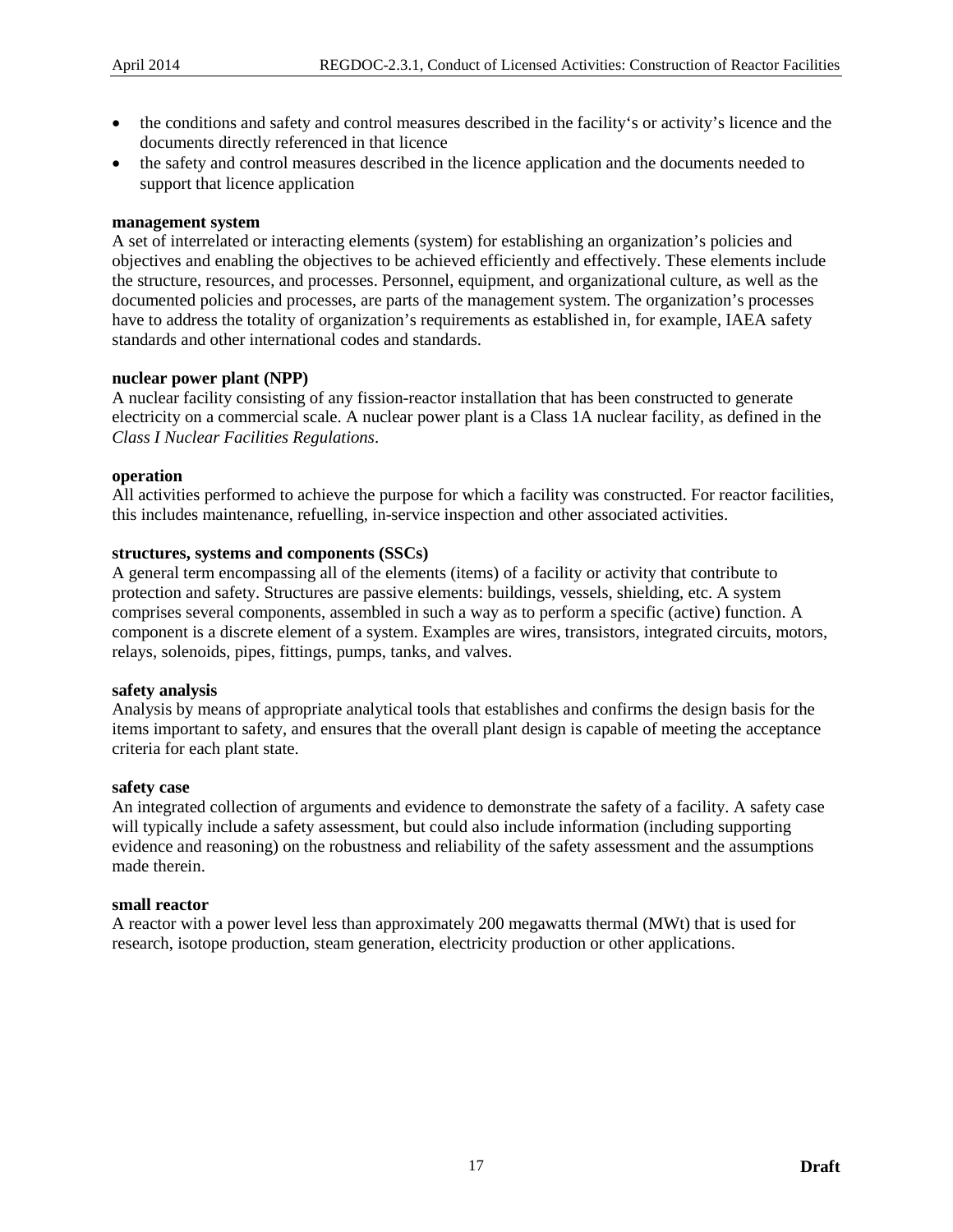## **References**

<span id="page-23-0"></span>[It is expected that the draft documents listed will be published before this document. The references will be updated and revised as necessary before publication.]

- 1. CNSC, REGDOC-2.5.2, *Design of Reactor Facilities: Nuclear Power Plants* (draft), Ottawa.
- 2. CNSC, REGDOC-2.3.1, *Operating Performance: Commissioning of Reactor Facilities* (draft), Ottawa.
- 3. Canadian Standards Association (CSA Group), N286-12, *Management system requirements for nuclear facilities*, Mississauga, 2012.
- 4. CNSC, RD/GD-369, *Licence Application Guide, Licence to Construct a Nuclear Power Plant,* Ottawa, 2011.
- 5. CNSC, REGDOC-2.2.2, *Human Performance Management: Personnel Training* (draft), Ottawa.
- 6. CNSC, REGDOC-2.9.1, *Environmental Protection* (draft), Ottawa.
- 7. CNSC, REGDOC-2.6.3, *Fitness for Service: Aging Management*, Ottawa, 2014.
- 8. CNSC, RD/GD-210, *Maintenance Programs for Nuclear Power Plants*, Ottawa, 2007.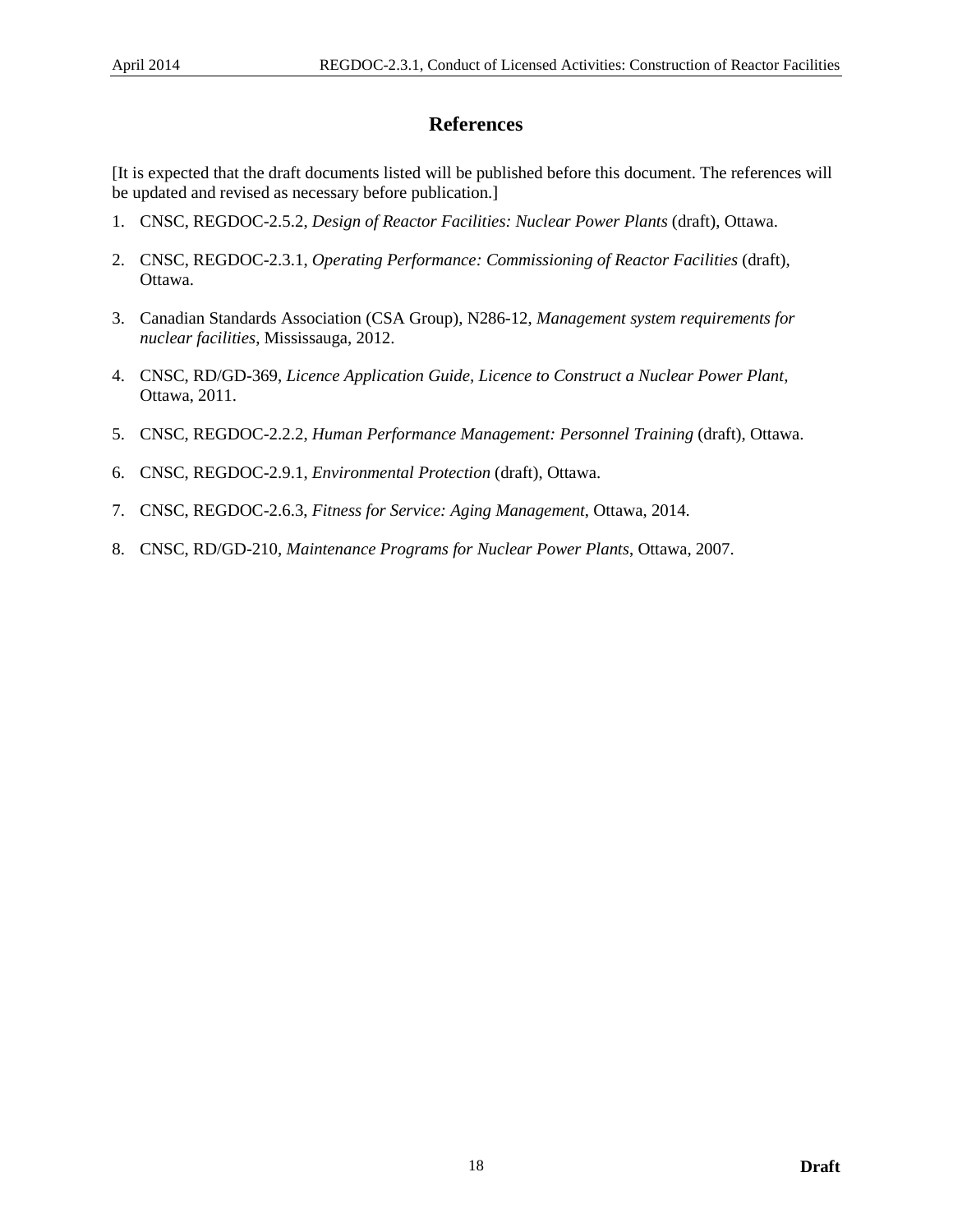# **Additional Information**

## <span id="page-24-0"></span>**Codes, standards and guides:**

The following national and international codes, standards and guides, which are the most widely accepted and used internationally, provide detailed information on how to meet the requirements of this regulatory document:

- American Concrete Institute, ACI 349, *Code requirements for Nuclear Safety Related Concrete structures*, Farmington Hills, Michigan, 2007
- American National Standards Institute (ANSI) and Nuclear Information and Records Management Association, ANSI/NIRMA CM 1.0-2007, *American National Standard for Guidelines for Configuration Management of Nuclear Facilities*, New York, 2007
- ANSI and American Nuclear Society, ANSI/ANS-56-8, *Containment System Leakage Testing Requirements*, New York, 2002
- American Society of Mechanical Engineers (ASME), *Rules for Construction of Nuclear Facility Components ASME Boiler and Pressure Vessel Code, Section III, Division I,* New York, 2010
- ASME, *Rules for Construction of Nuclear Facility Components, ASME Boiler and Pressure Vessel Code, Section III, Division 2,* New York, 2010
- ASME, *Quality Assurance Requirements for Nuclear Facility Applications, ASME NQA-1-2008 and the NQA-1a-2009 Addenda, Parts II and III*, New York, 2008 and 2009
- Canadian Nuclear Safety Commission, REGDOC-2.10.1, *Nuclear Emergency Preparedness and Response* (draft), Ottawa
- Canadian Standards Group (CSA), N285.0, *General Requirements for Pressure-Retaining Systems and Components in CANDU Nuclear Plants*, Mississauga, 2012
- CSA, N285.4-10, *Periodic Inspection of CANDU Nuclear Power Plant Components*, Mississauga, 2010
- CSA, N285.5, *Periodic Inspection of CANDU Nuclear Power Plant Containment Components*, Mississauga, 2013
- CSA, N286, *Management System Requirements for Nuclear Facilities*, Mississauga, 2012
- CSA, N287.1, *General Requirements for Concrete Containment Structures for CANDU Nuclear Power Plants*, Mississauga, 1993, reaffirmed 2009
- CSA, N287.4, *Construction, Fabrication, and Plant Requirements for Concrete Containment Structures for CANDU Nuclear Power Plants*, Mississauga, 2009
- CSA, N287.5, *Examination and Testing Requirements for Concrete Containment Structures for Nuclear Power Plants*, Mississauga, 2011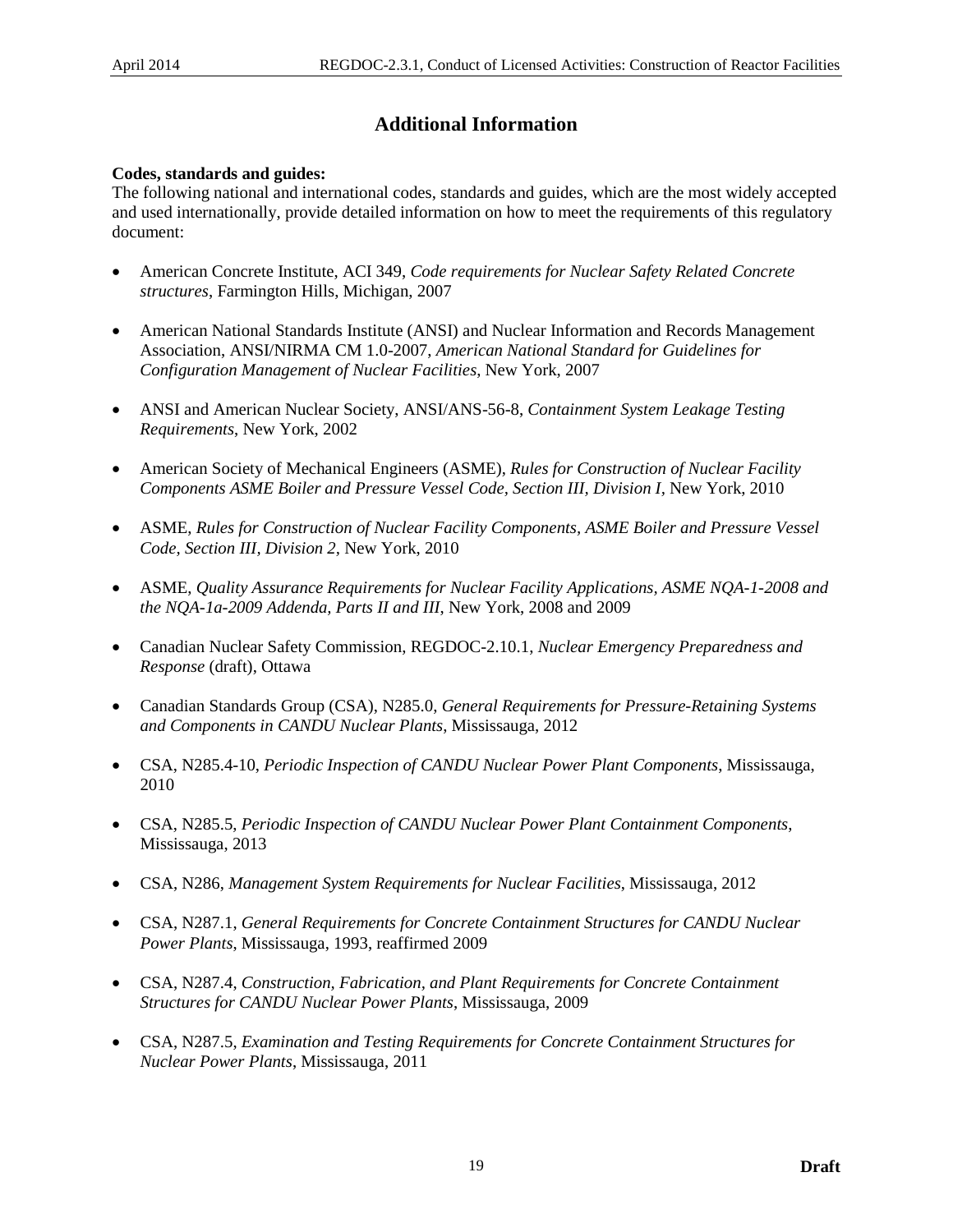- CSA, N287.6, *Pre-operational Proof and Leakage Testing Requirements for Concrete Containment Structures for CANDU Nuclear Power Plants*, Mississauga, 2011
- CSA N288.4-10, *Environmental Monitoring*, Mississauga, 2010
- CSA, N289.4, *Testing procedures for seismic qualification of nuclear power plant structures, systems and components,* Mississauga, 2012
- CSA N290.7, *Cyber security for nuclear power plants and small reactor facilities* (draft)
- CSA N291-08, *Requirements for safety-related structures for CANDU Nuclear Power Plants,* Mississauga, 2008
- CSA, N293-12, *Fire Protection for CANDU Nuclear Power Plants*, Mississauga, 2012
- CSA, N393-13, *Fire protection for facilities that process, handle or store nuclear substances*, Mississauga, 2013
- CSA, Z1000-06, *Occupational Health and Safety*, Mississauga, 2012
- International Atomic Energy Agency, draft standard, DS441, *Construction for Nuclear Power Plants Safety Guide*, Vienna

#### **Safeguards agreements:**

- *Agreement Between the Government of Canada and the International Atomic Energy Agency for the Application of Safeguards in Connection with the Treaty on the Non-Proliferation of Nuclear Weapons Article* <http://www.iaea.org/Publications/Documents/Infcircs/Others/infcirc164.shtml>
- *Protocol Additional to the Agreement Between Canada and the International Atomic Energy Agency for the Application of Safeguards in Connection with the Treaty on the Non- Proliferation of Nuclear Weapons* <http://www.iaea.org/Publications/Documents/Infcircs/2000/infcirc164a1.pdf>

#### **Nuclear industry organizations:**

- Institute of Nuclear Power Operations (INPO) [www.inpo.org](http://www.inpo.org/)
- World Association of Nuclear Operators (WANO) [www.wano.info](http://www.wano.info/)
- Electric Power Research Institute (EPRI) [www.epri.com](http://www.epri.com/)
- Nuclear Energy Institute (NEI) [www.nei.org](http://www.nei.org/)
- Institute of Electrical and Electronics Engineers (IEEE) [www.ieee.org](http://www.ieee.org/)
- Organisation for Economic Co-operation and Development Nuclear Energy Agency (OECD-NEA) [www.oecd-nea.org](http://www.oecd-nea.org/)
- International Atomic Energy Agency (IAEA) [www.iaea.org](http://www.iaea.org/) Safety Series, Nuclear Energy Series, Safety Report Series, Nuclear Security Series and Technical **Documents**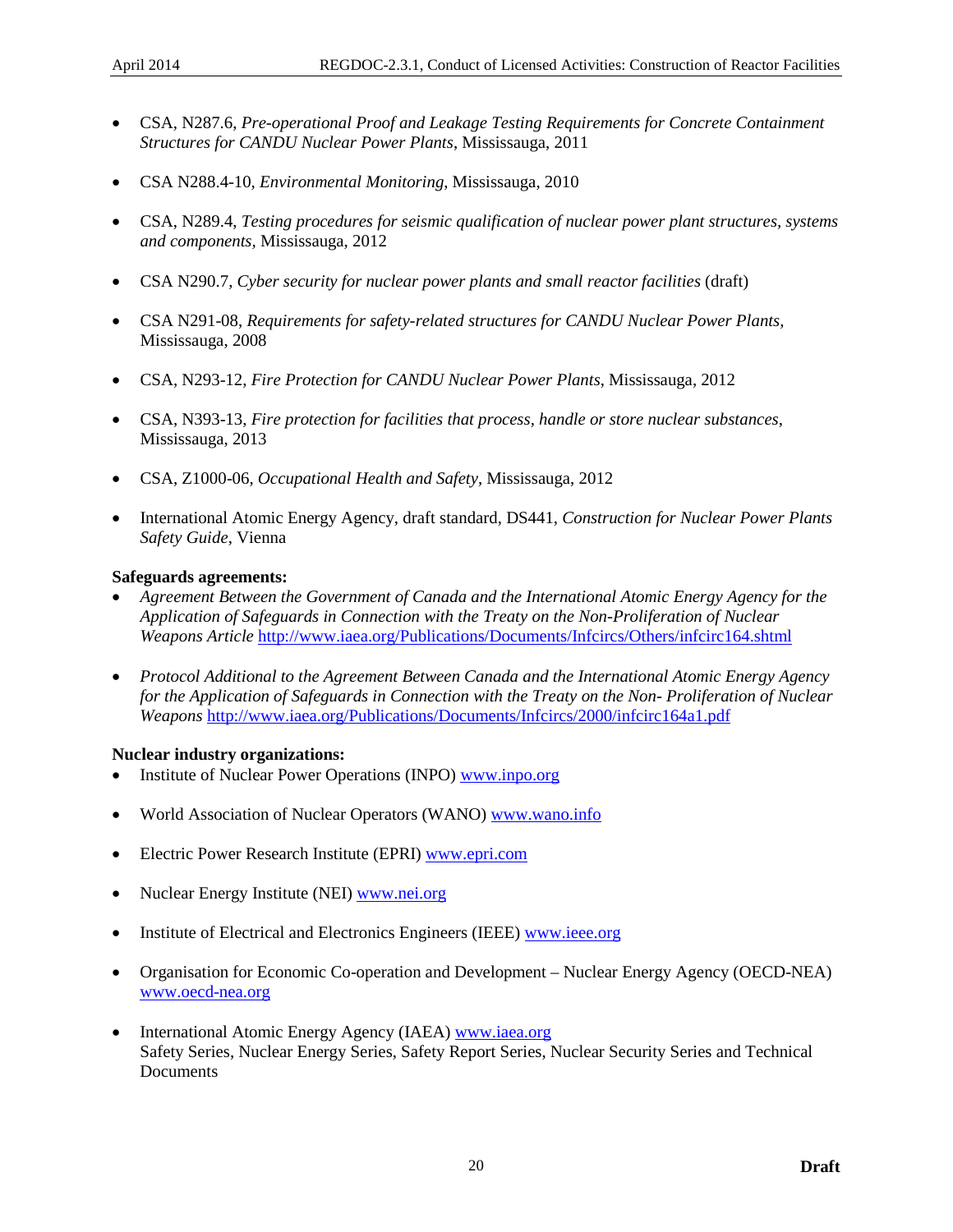• Project Management Institute (PMI), PMBOK® Guides and Standards [www.pmi.org](http://www.pmi.org/)

#### **Other nuclear regulatory organizations:**

- United States Nuclear Regulatory Commission (NRC) **nrc.gov**
- United States Department of Energy (DOE) [energy.gov](http://www.energy.gov/)
- United Kingdom's Office for Nuclear Regulation [gov.uk/nuclear](http://www.hse.gov.uk/nuclear)
- Finland's Radiation and Nuclear Safety Authority (STUK) [stuk.fi/en\\_GB/](http://www.stuk.fi/en_GB/)
- French Safety Authority (ASN) [french-nuclear-safety.fr](http://www.french-nuclear-safety.fr/)